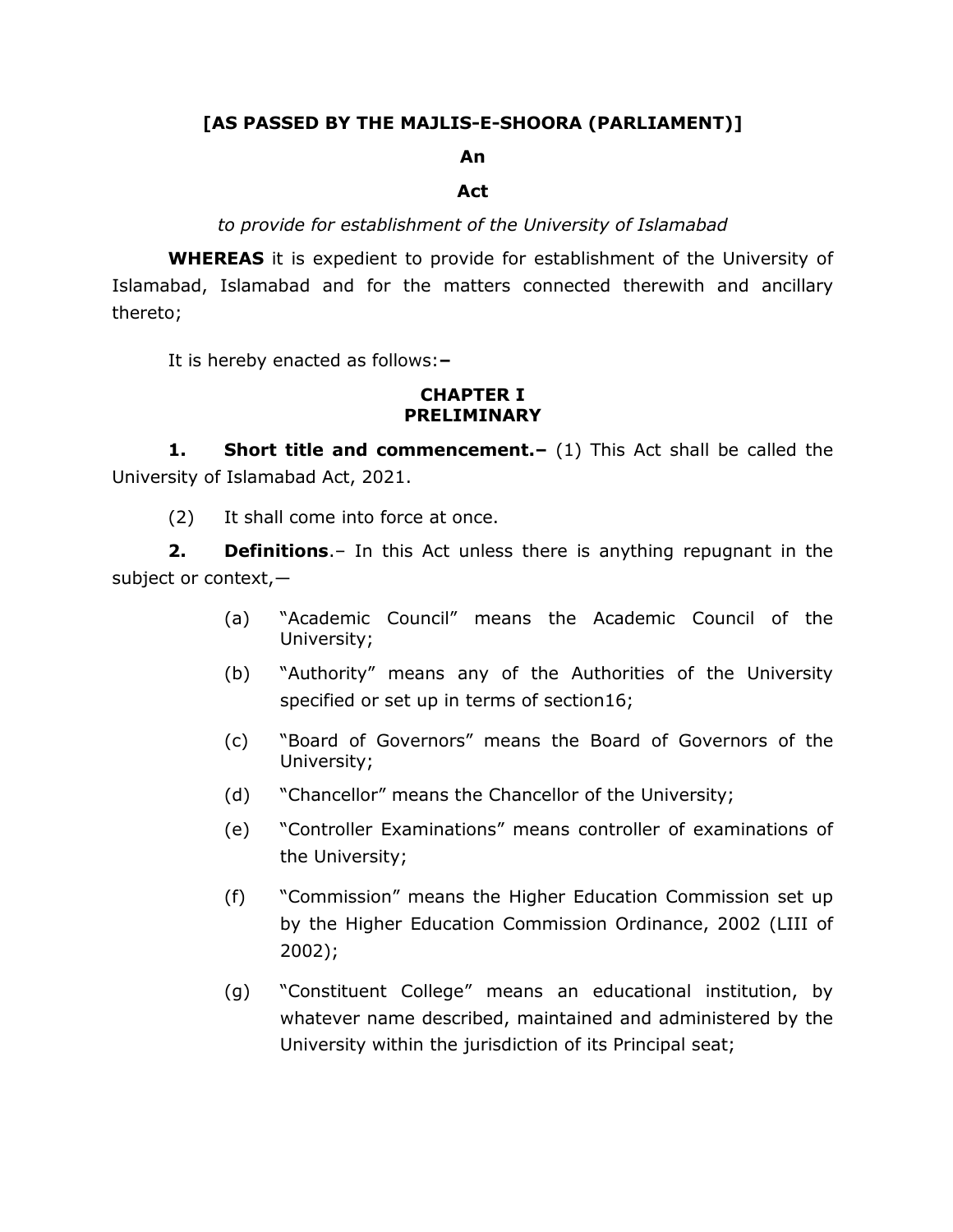- (h) "Dean" means the head of a Faculty or the head of an academic body granted the status of a Faculty by this Act or by the Statutes or Regulations;
- (i) "Department" means a teaching department maintained and administered, or recognized by the University in the manner prescribed;
- (j) "Director" means the head of an institute established as a constituent institution by the University by Statutes or Regulations in terms of the powers delegated by this Act;
- (k) "Executive Committee" means the Executive Committee of the University;
- (l) "Faculty" means an administrative and academic unit of the University consisting of one or more departments, as prescribed;
- (m) "Foundation" means Foundation for the Advancement of Innovation, Research and Education (FAIRE);
- (n) "Government" means the Federal Government;
- (o) "Patron" means the Patron of the University;
- (p) "Prescribed" means prescribed by Statutes, Regulations or Rules made under this Act;
- (q) "Principal" means the head of a College;
- (r) "Registrar" means the Registrar of the University;
- (s) "Representation Committees" means the Representation Committees constituted under section 24;
- (t) "Review Panel" means the Review Panel set up by the Chancellor in accordance with the provisions of section 9;
- (u) "Search Committee" means the Search Committee set up by the Board of Governors under section 12;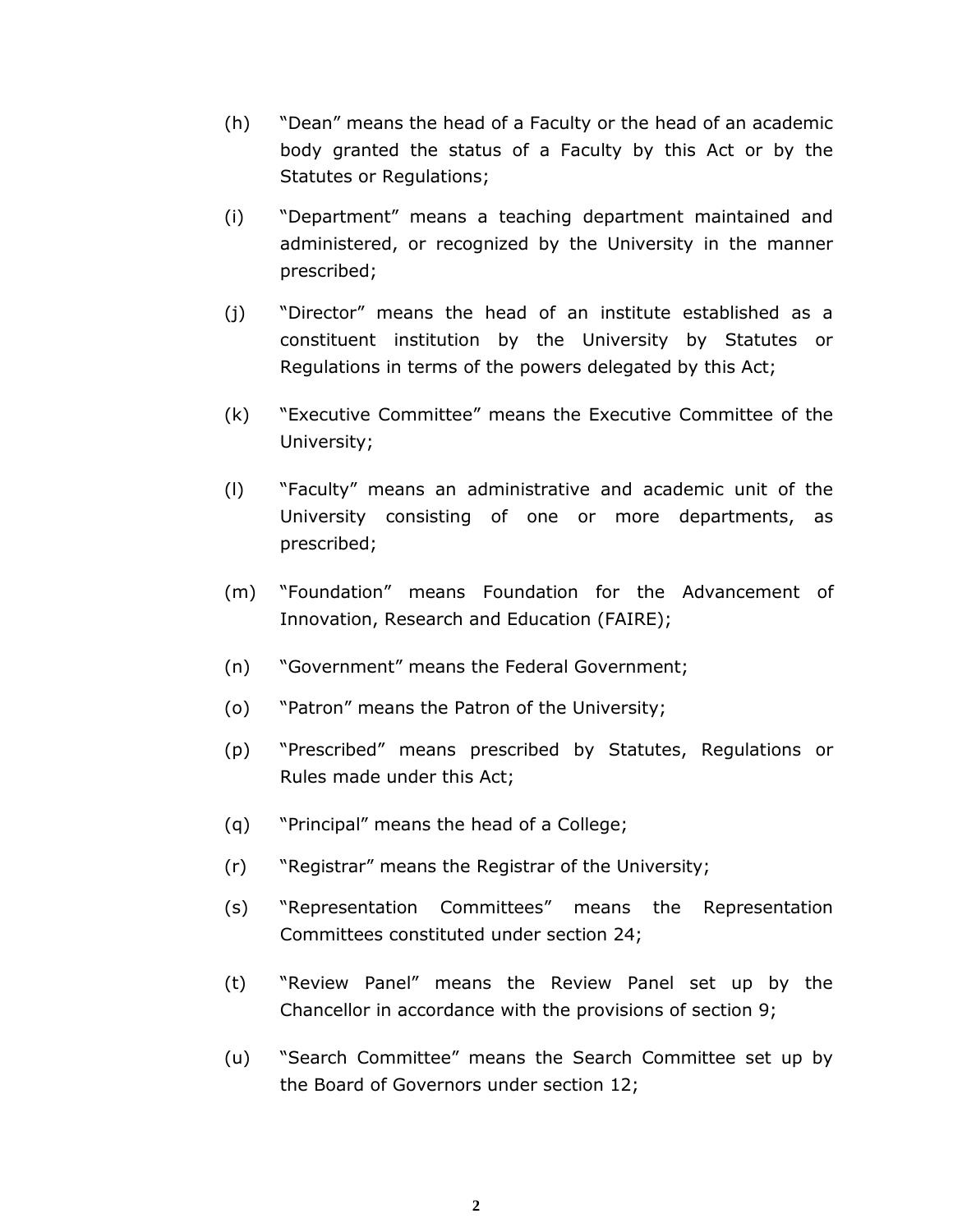- (v) "Statutes", "Regulations" and "Rules" mean respectively the Statutes, the Regulations and the Rules made under this Act and for the time being in force;
- (w) "Treasurer" means treasurer of the University;
- (x) "Teachers" include Professors, Associate Professors, Assistant Professors and Lecturers engaged whole–time by the University or by a constituent college and such other persons as may be declared to be teachers by Regulations;
- (y) "University" means the University of Islamabad, Islamabad;
- (z) "University Teacher" means a whole–time teacher appointed and paid by the University, or recognized by the University as such; and
- (za) "Vice–Chancellor" means the Vice–Chancellor of the University.

### **CHAPTER II THE UNIVERSITY**

**3. Establishment and incorporation of the University.–** (1) There shall be established a University to be called the University of Islamabad in accordance with the provisions of this Act.

- (2) The University shall consist of the following, namely:–
	- (a) the Patron, the Chancellor, the members of the Board of Governors and the Vice Chancellor;
	- (b) the members of the authorities of the University established under section 16; and
	- (c) all University teachers, employees and persons recognized as students of the University in accordance with terms prescribed from time to time; and all full–time officers and members of the staff of the University.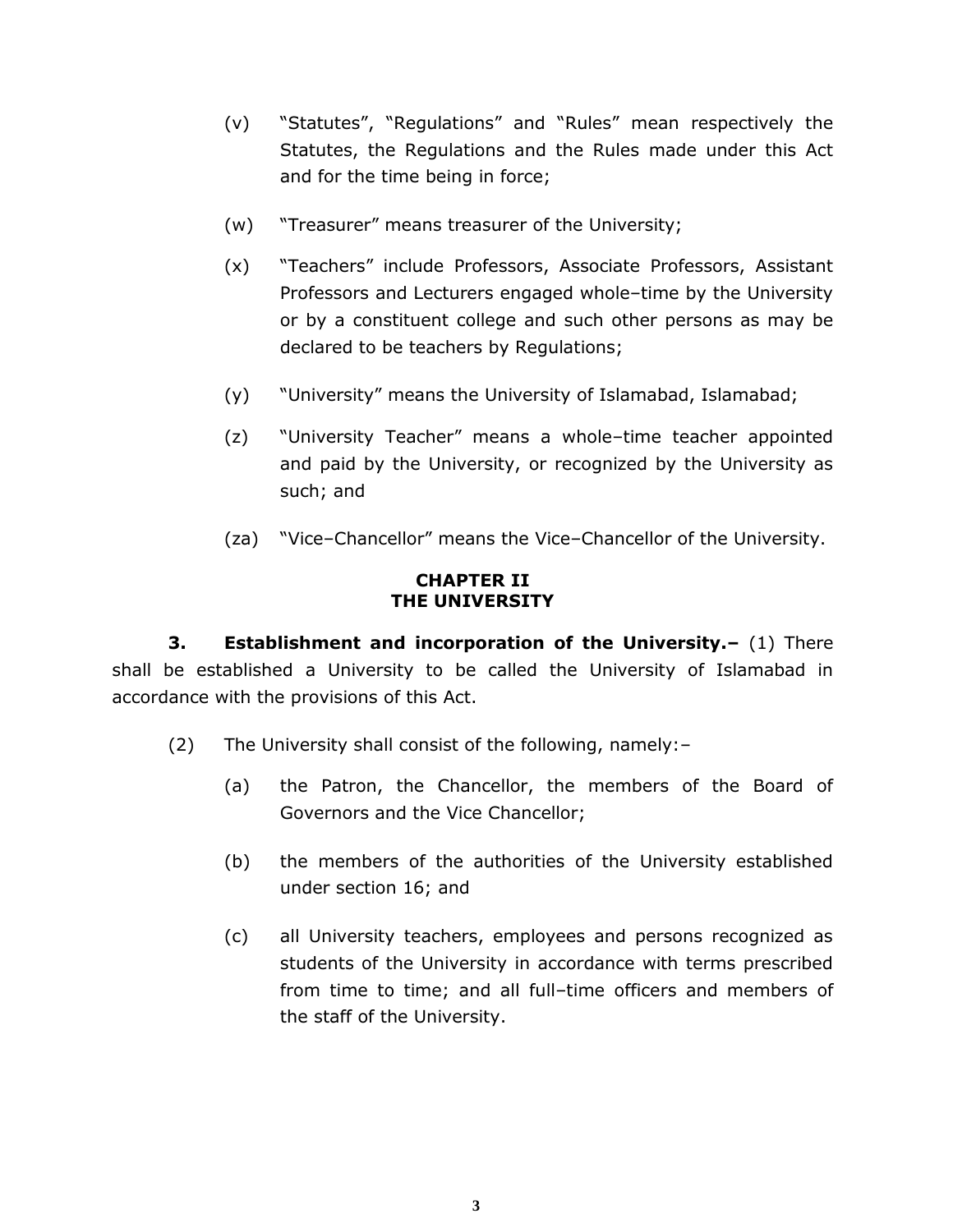(3) The University shall be a body corporate by the name of the University of Islamabad and shall have perpetual succession and a common seal, and may sue and be sued by the said name.

(4) The principal seat of the University shall be at Islamabad and it may set up its campuses, colleges, institutes, offices, research or study centers and other facilities at such places in Pakistan as well as abroad as the Board of Governors may determine. However additional campuses shall be set up in other parts of country/abroad only after their evaluation by the Higher Education Commission to determine whether they meet the eligibility criteria fixed by the Commission.

(5) The University shall be competent to acquire and hold property, both movable and immovable, and to lease, sell or otherwise transfer any movable and immovable property which may have become vested in or been acquired by it in a manner as prescribed.

(6) Notwithstanding anything contained in any other law for the time being in force, the University shall have academic, financial and administrative autonomy, including the power to employ officers, teachers and other employees on such terms and conditions as may be prescribed, subject to the provisions of this Act. In particular, and without prejudice to the authority granted to the Commission by the law, the Government or an authority or auditor appointed by the Government shall have no power to question the policy underlying the allocation of resources approved by the Board of Governors in the annual budget of the University.

**4. Powers and purposes of the University**.– The University shall have the following powers, namely:–

> (i) to provide for education and scholarship in such branches of knowledge as it may deem fit, and to make provision for research, service to society and for the application, advancement and dissemination of knowledge in such manner as it may determine in accordance with the guidelines of the Professional Accreditation Councils;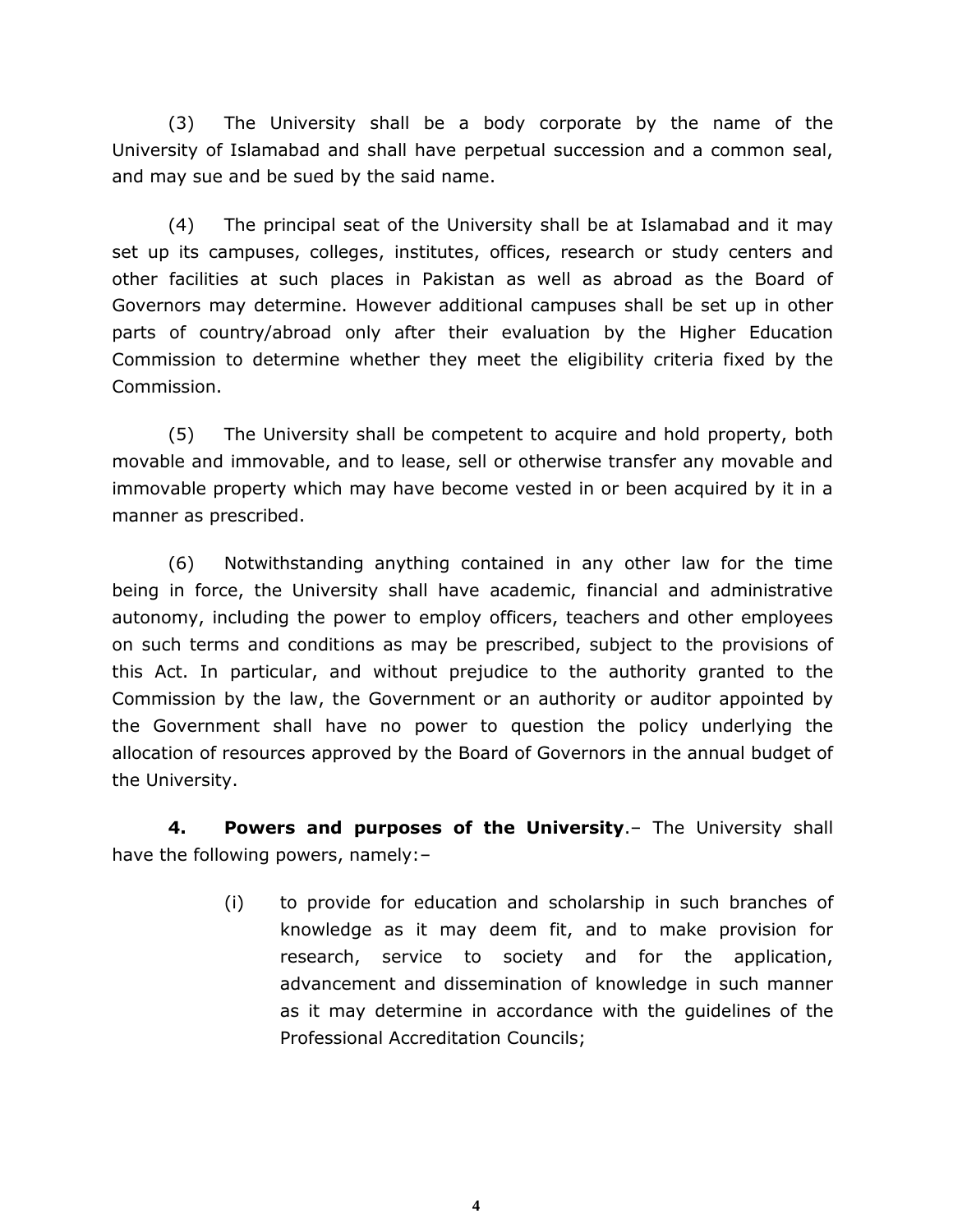- (ii) to prescribe courses of studies to be conducted by it and its constituent colleges;
- (iii) to hold examinations and to award and confer degrees, diplomas, certificates and other academic distinctions to and on persons who have been admitted to and have passed its examinations under prescribed conditions;
- (iv) to prescribe the terms and conditions of employment of the officers, teachers and other employees of the University and to lay down terms and conditions that may be different from those applicable to government servants in general;
- (v) to engage, where necessary, persons on contracts of specified duration and to specify the terms of each engagement;
- (vi) to confer honorary degrees or other distinctions on approved persons in the manner prescribed;
- (vii) to provide for such instruction for persons not being students of the University as it may prescribe, and to grant certificates and diplomas to such persons;
- (viii) to institute programmes for the exchange of students and teachers between the University and other universities, educational institutions and research organizations, inside as well as outside Pakistan in keeping with the guidelines of the professional accreditation councils;
- (ix) to provide career counseling and job search services to students and alumni;
- (x) to maintain linkages with alumni;
- (xi) to develop and implement fund–raising plans;
- (xii) to provide and support the academic development of the faculty of the University;
- (xiii) to confer degrees on persons who have carried on independent research under prescribed conditions;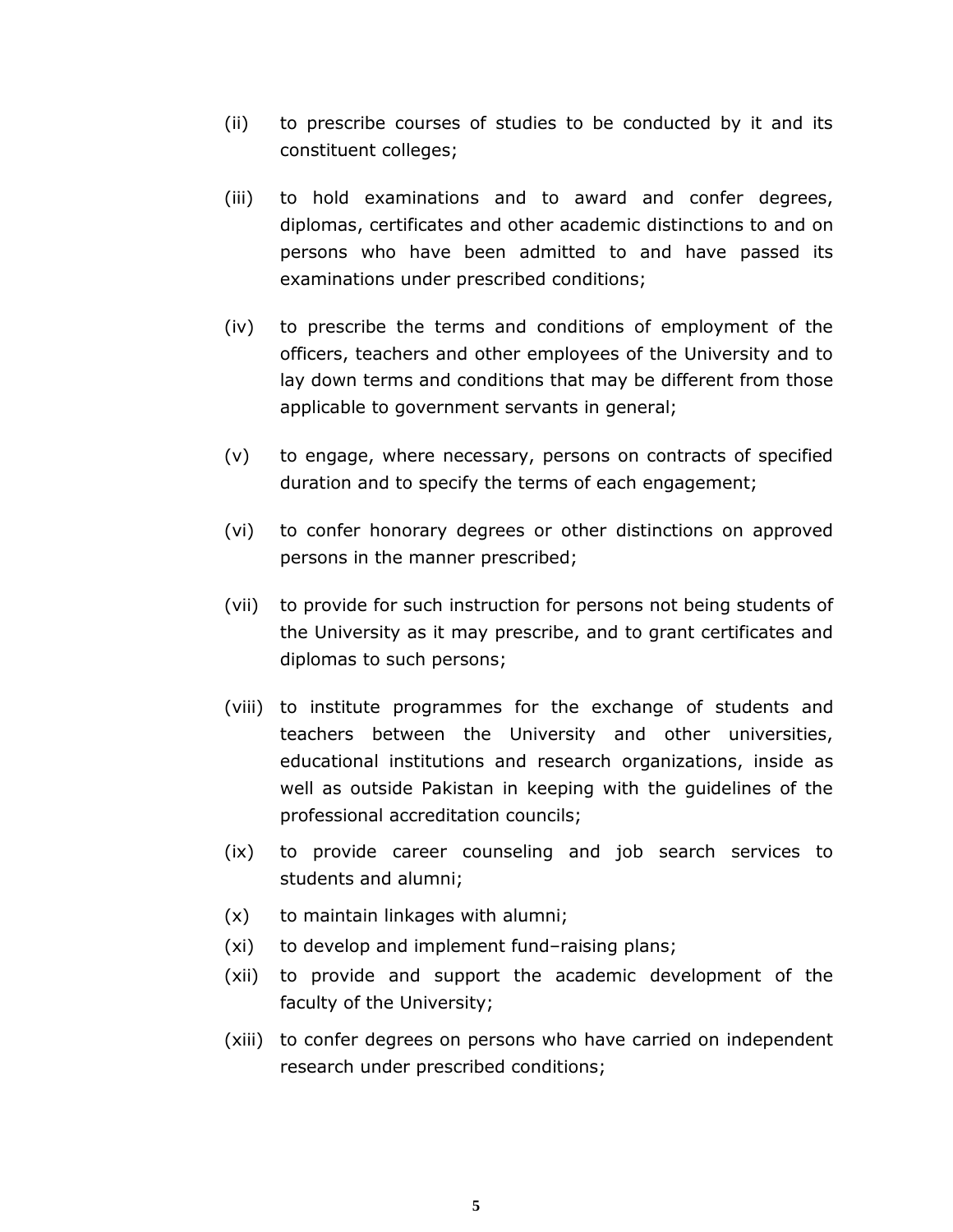- (xiv) to accept the examinations passed and the period of study spent by students of the University at other universities and places of learning equivalent to such examinations and periods of study in the University, as it may prescribe, and to withdraw such acceptance;
- (xv) to co–operate with other Universities, public authorities or private organizations, inside as well as outside Pakistan, in such manner and for such purposes as it may prescribe;
- (xvi) to institute Professorships, Associate Professorships, Assistant Professorships and Lecturerships and any other posts and to appoint persons thereto;
- (xvii) to create posts for research, extension, administration and other related purposes and to appoint persons thereto;
- (xviii) to recognize selected members of the teaching staff of constituent colleges or educational institutions admitted to the privileges of the University or such other persons as it may deem fit, as University teachers;
- (xix) to institute and award financial assistance to students in need, fellowships, scholarships, bursaries, medals and prizes under prescribed conditions;
- (xx) the University must teach Social Science subject like Psychology, Political Science, International Relation, Islamiat and Sociology;
- (xxi) to institute academic as well as professional degree programmes allowing intake of international students including children/wards of overseas Pakistanis as much as possible;
- (xxii) to establish teaching departments, schools, colleges, faculties, institutes, museums and other centres of learning for the development of teaching and research in University campuses and to make such arrangements for their maintenance, management and administration as it may prescribe;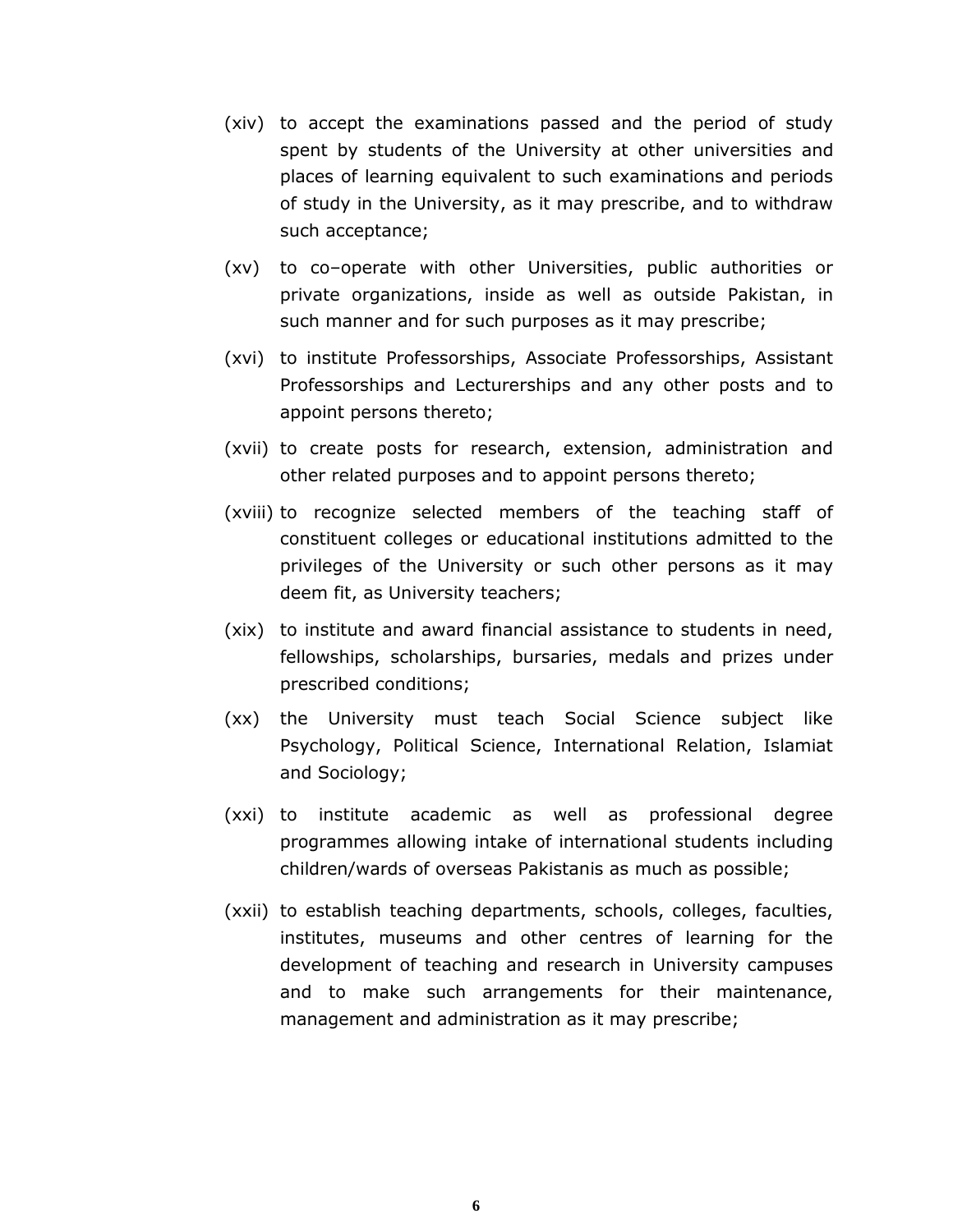- (xxiii) to provide for the residence of the students of the University and the colleges, to institute and maintain halls of residence and to approve or license hostels and lodging;
- (xxiv) to maintain order, discipline and security on the campuses of the University and the colleges;
- (xxv) to promote the extracurricular and recreational activities of such students, and to make arrangements for promoting their health and general welfare;
- (xxvi) to demand and receive such fees and other charges as it may determine;
- (xxvii) to make provision for research, advisory or consultancy services and with these objects to enter into arrangements with other institutions, public or private bodies, commercial and industrial enterprises under prescribed conditions;

(xxviii) to enter into, carry out, vary or cancel contracts;

- (xxxi) to receive and manage property transferred and grants, contributions made to the University and to invest any fund representing such property, grants, bequests, trusts, gifts, donations, endowments or contributions in such manner as it may deem fit;
- (xxx) to provide for the printing and publication of research and other works; and
- (xxxi) to do all such other acts and things, whether incidental to the powers aforesaid or not, as may be requisite or expedient in order to further the objectives of the University as a place of education, learning, and research.

**5. University open to all classes, creeds, et**c.– (1) The University shall be open to all persons of either gender and of whatever religion, race, creed, class, colour or domicile and no person shall be denied the privileges of the University on the grounds of religion, race, caste, creed, class, colour or domicile.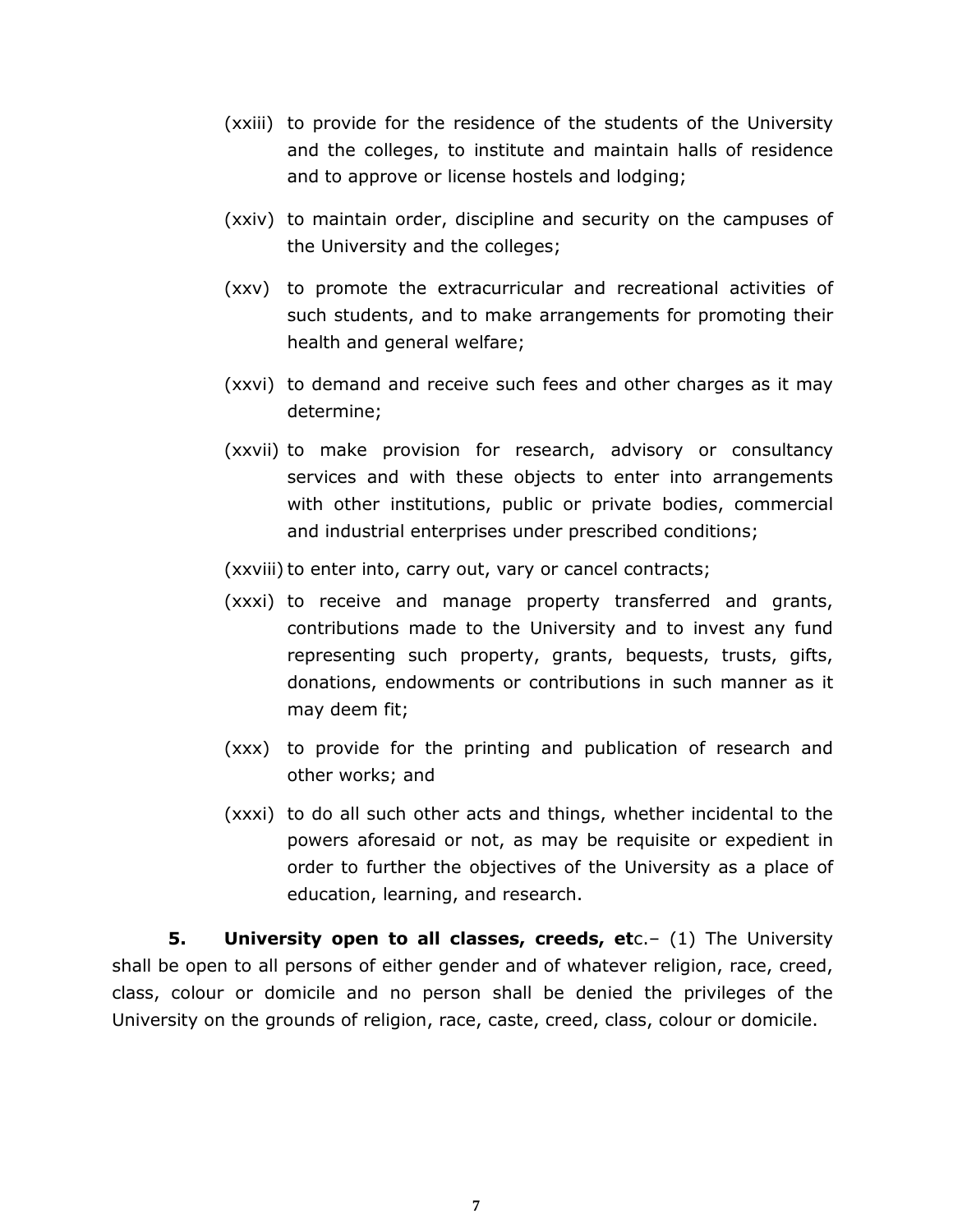(2) An increase in any fee or charge that is in excess of ten percent per annum on an annualized basis from the last such increase may not be made except in special circumstances, and only with the approval of the Chancellor.

(3) The University shall institute financial aid programmes for students in need, to the extent considered feasible by the Board of Governors given the resources available, so as to enable admission and access to the University and the various opportunities provided by it to be based on merit rather than ability to pay:

Provided that the University may institute self–finance schemes not covering more than ten percent of the total number of candidates in any on–campus taught course or research–based programme of study.

**6. Teaching at the University.–** (1) All recognized teaching in various courses shall be conducted by the University or the colleges in the prescribed manner and may include lectures, tutorials, discussions, seminars, demonstrations, distance learning and other methods of instruction as well as practical work in the laboratories, hospitals, workshops and other governmental or private organizations.

(2) The authority responsible for organizing recognized teaching shall be such as may be prescribed.

#### **CHAPTER III PRINCIPAL OFFICERS OF THE UNIVERSITY**

**7. Principal Officers**.– The following shall be the principal officers of the University, namely:–

- (a) the Patron;
- (b) the Chancellor;
- (c) the Vice–chancellor;
- (d) the Registrar;
- (e) the Deans;
- (f) the Principals of the constituent colleges;
- (g) the Chairpersons of the teaching departments;
- (h) the Treasurer;
- (i) the Controller of Examinations; and
- (j) such other persons as may be prescribed by the Statutes or Regulations to be the principal officers of the University.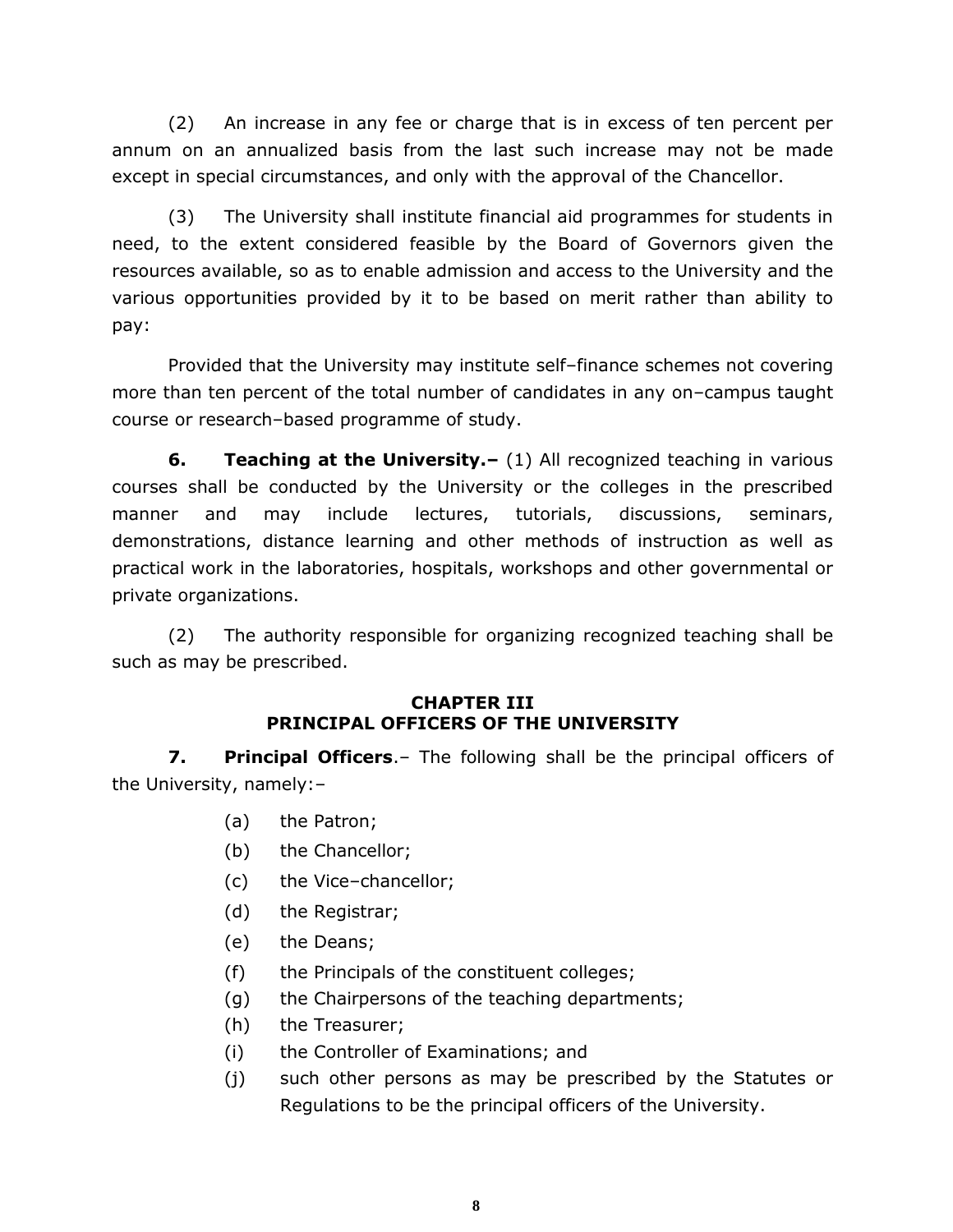**8. Patron.–** (1) The President Islamic Republic of Pakistan shall be the Patron of the University.

(2) The Patron, or in his absence, the Chancellor shall preside at the convocation of the University.

(3) Every proposal to confer an honorary degree shall be subject to confirmation by the Patron. However the honorary degree shall be offered only in the faculties available with the University.

(4) The Patron shall have the powers to cause a visitation to be made on the request of the Higher Education Commission (HEC) in respect of any matter concerned with the affairs of the University and shall, from time to time, direct any person or persons to inquire into or carry out inspection of the University.

**9. Chancellor.–** (1) The Chancellor of the University shall be nominated by the Board of Directors of Foundation for the Advancement of Innovation, Research and Education (FAIRE) for a renewable period of five years through a resolution passed with two third majority. However, the term of the office of the Chancellor may be reduced through a joint resolution of Directors of the Foundation depending on such reasons as availability, health conditions, resignation etc.

(2) The Chancellor shall, when present, preside at the meetings of the Board of Governors of the University.

(3) The members of the Board of Governors as well as the Vice– Chancellor shall be appointed by the Chancellor from amongst the persons recommended by the Representation Committee set up for this purpose or the Search Committee established in accordance with the Act and the Statutes, as the case may be, along with those elected.

(4) If the Chancellor is satisfied that serious irregularity or mismanagement with respect to the affairs of the University has occurred, he may,–

(a) as regards proceedings of the Board of Governors, direct that specified proceedings be reconsidered and appropriate action taken within one month of the direction having been issued:

Provided that if the Chancellor is satisfied that either no reconsideration has been carried out or that the reconsideration has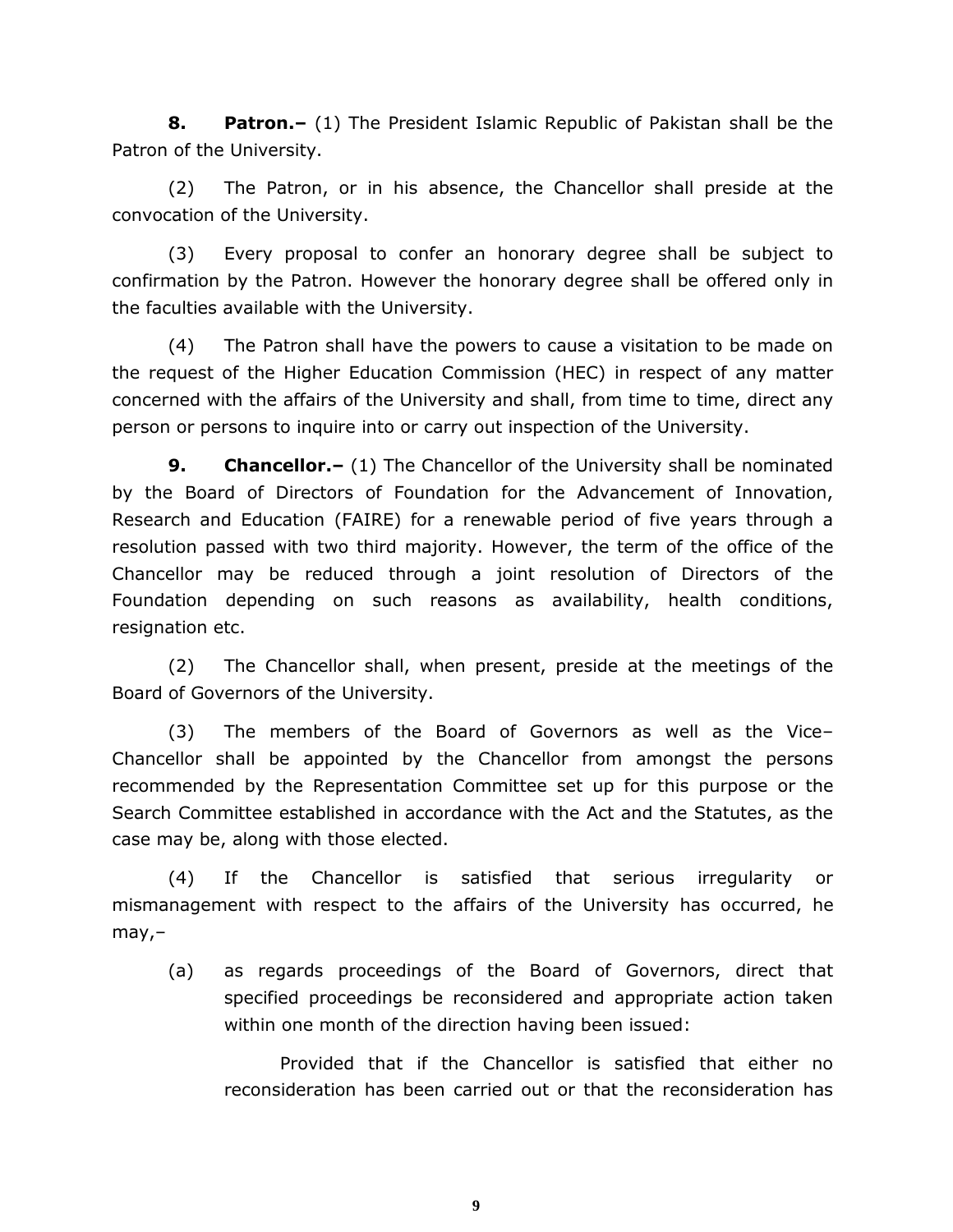failed to address the concern expressed he may, after calling upon the Board of Governors to show cause in writing, appoint a five member Review Panel to examine and report to the Chancellor on the functioning of the Board of Governors;

The report of the Review Panel shall be submitted within such time as may be prescribed by the Chancellor. The Review Panel shall be drawn from persons of eminence in academics and in the fields of law, accountancy and administration; and

(b) as regards proceedings of any Authority or with respect to matters within the competence of any Authority other than the Board of Governors, direct the Board of Governors to exercise powers under section 20.

**10. Removal from the Board of Governors.–** (1) The Chancellor may, upon the recommendation of the Review Panel, remove any person from the membership of the Board of Governors on the ground that such person has,–

- (a) become of unsound mind; or
- (b) become incapacitated to function as member of the Board of Governors; or
- (c) been convicted by a court of law for an offence involving moral turpitude; or
- (d) absented himself from two consecutive meetings without just cause; or
- (e) been guilty of misconduct, including use of position for personal advantage of any kind, or gross inefficiency in the performance of functions.

(2) The Chancellor shall remove any person from the membership of the Board of Governors on a resolution calling for the removal of such person supported by at least three–fourths of the membership of the Board of Governors:

Provided that before passing such resolution the Board of Governors shall provide the member concerned a fair hearing: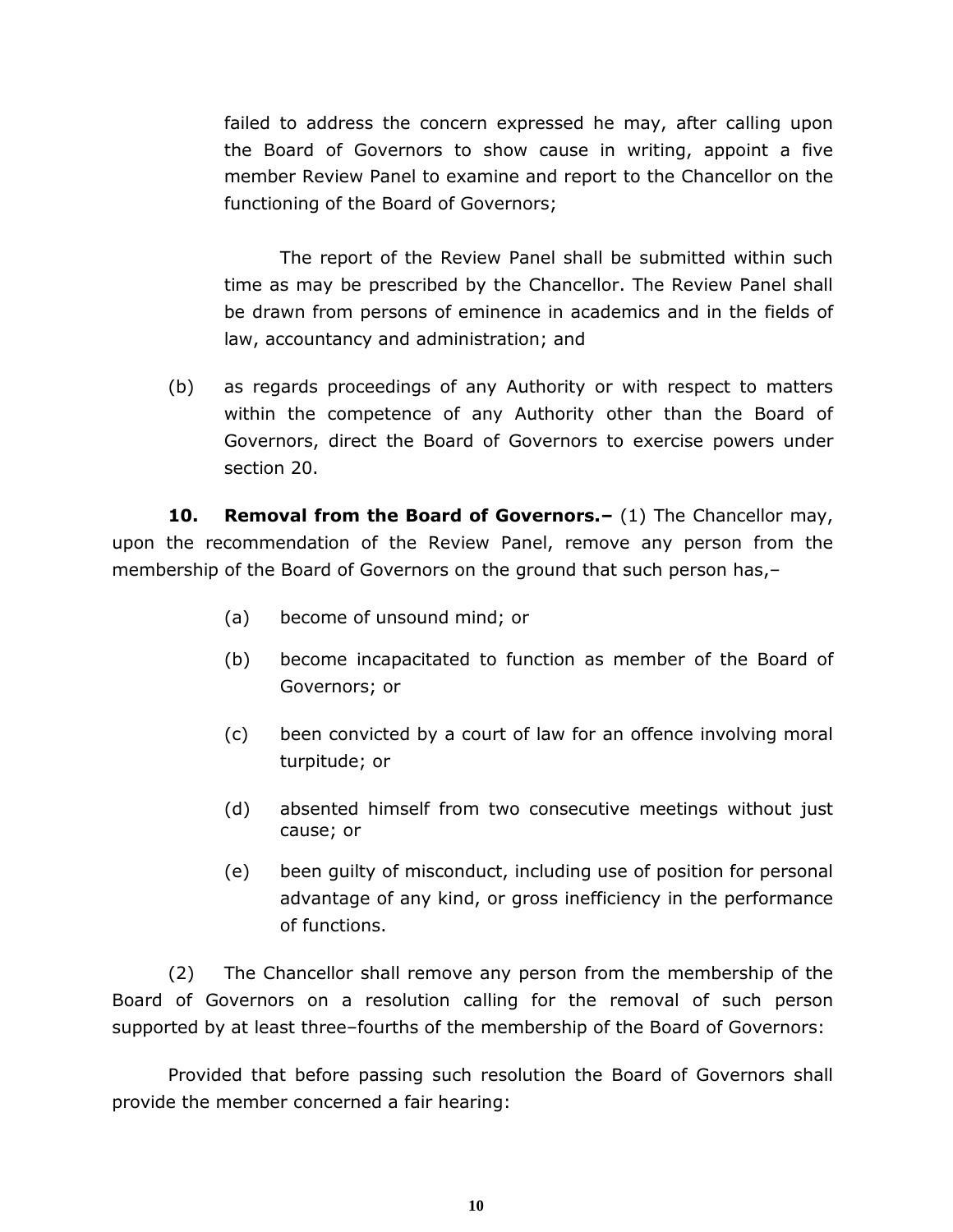Provided further that the provisions of this section shall not be applicable to the Vice–Chancellor in his capacity as a member of the Board of Governors.

**11. Vice–Chancellor.–** (1) There shall be a Vice–Chancellor of the University who shall be an eminent academic or a distinguished administrator and shall be appointed on such terms and conditions as may be prescribed.

(2) The Vice–Chancellor shall be the chief executive officer and principal accounting officer of the University responsible for all administrative and academic functions of the University and for ensuring that the provisions of the Act, Statutes, Regulations and Rules are faithfully observed in order to promote the general efficiency and good order of the University. The Vice–Chancellor shall have all powers prescribed for this purpose, including administrative control over the officers, teachers and other employees of the University.

(3) The Vice–Chancellor shall, if present, be entitled to attend any meeting of any Authority or body of the University.

(4) The Vice–Chancellor may, in an emergency that in his opinion requires immediate action ordinarily not in the competence of the Vice–Chancellor, take such action and forward, within seventy–two hours, a report of the action taken to the Chancellor. The Chancellor may direct such further action as is considered appropriate.

(5) The Vice–Chancellor shall also have the following powers to,–

- (a) direct teachers, officers and other employees of the University to take up such assignments in connection with examination, administration and such other activities in the University as he may consider necessary for the purposes of the University;
- (b) sanction by re–appropriation an amount not exceeding an amount prescribed by the Board of Governors for an unforeseen item not provided for in the budget and report it to the Board of Governors at the next meeting;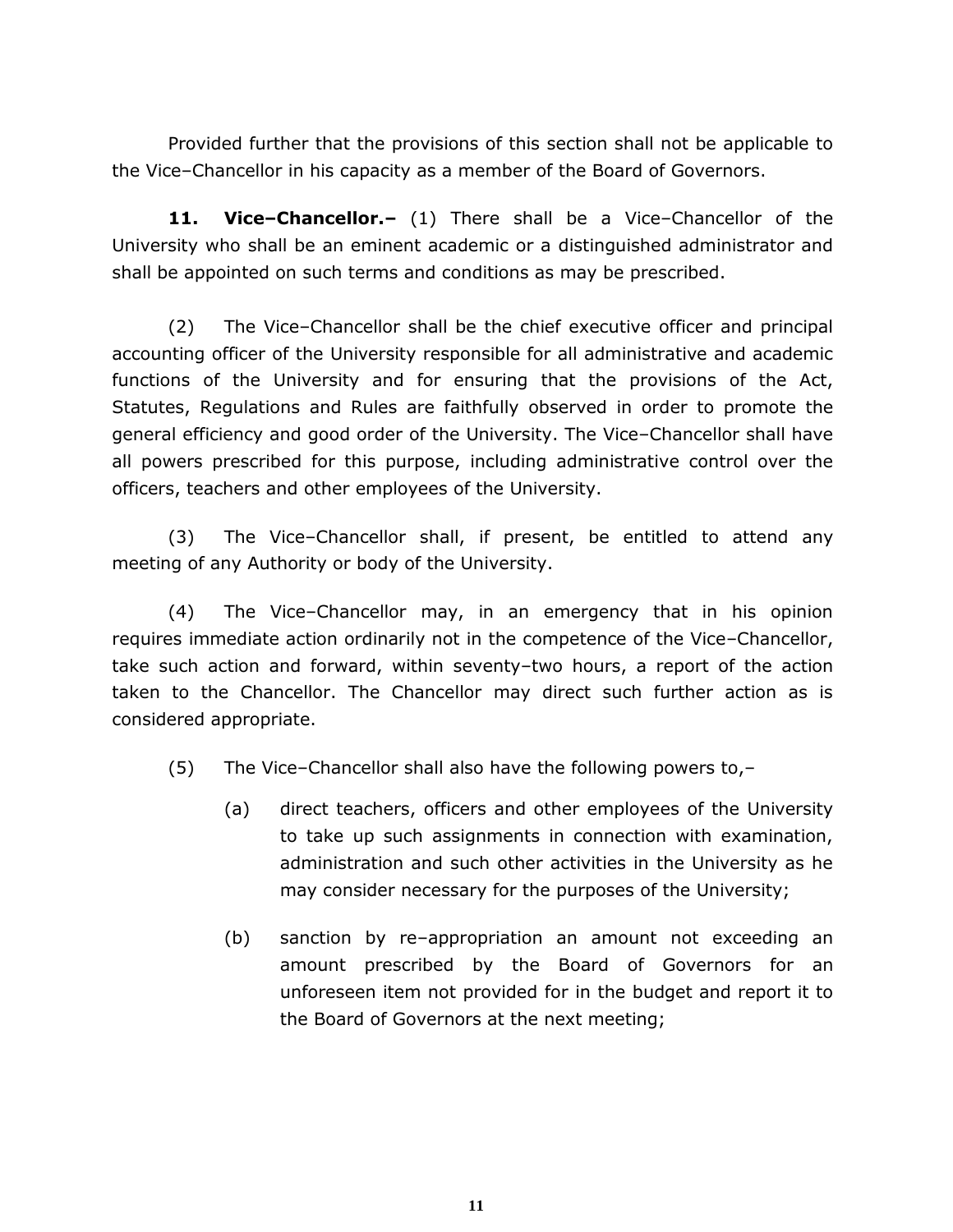- (c) make appointments of such categories of employees of the University and in such manner as may be prescribed by the Statutes;
- (d) suspend, punish and remove, in accordance with prescribed procedure, from service officers, teachers and other employees of the University except those appointed by or with the approval of the Board of Governors;
- (e) delegate, subject to such conditions as may be prescribed, any of his powers under this Act to an officer or officers of the University; and
- (f) exercise and perform such other powers and functions as may be prescribed.

(6) The Vice–Chancellor shall preside at the convocation of the University in the absence of the Chancellor.

(7) The Vice–Chancellor shall present an annual report before the Board of Governors within three months of the close of the academic year. The annual report shall present such information as regards the academic year under review as may be prescribed, including disclosure of all relevant facts pertaining to,–

- (a) academics;
- (b) research;
- (c) administration; and
- (d) finances.

(8) The Vice–Chancellor's annual report shall be made available, prior to its presentation before the Board of Governors, to all officers and University teachers and shall be published in such numbers as are required to ensure its wide circulation.

**12. Appointment and Removal of the Vice–Chancellor.–** (1) The Vice–Chancellor shall be appointed by the Chancellor on the basis of recommendations made by the Board of Governors.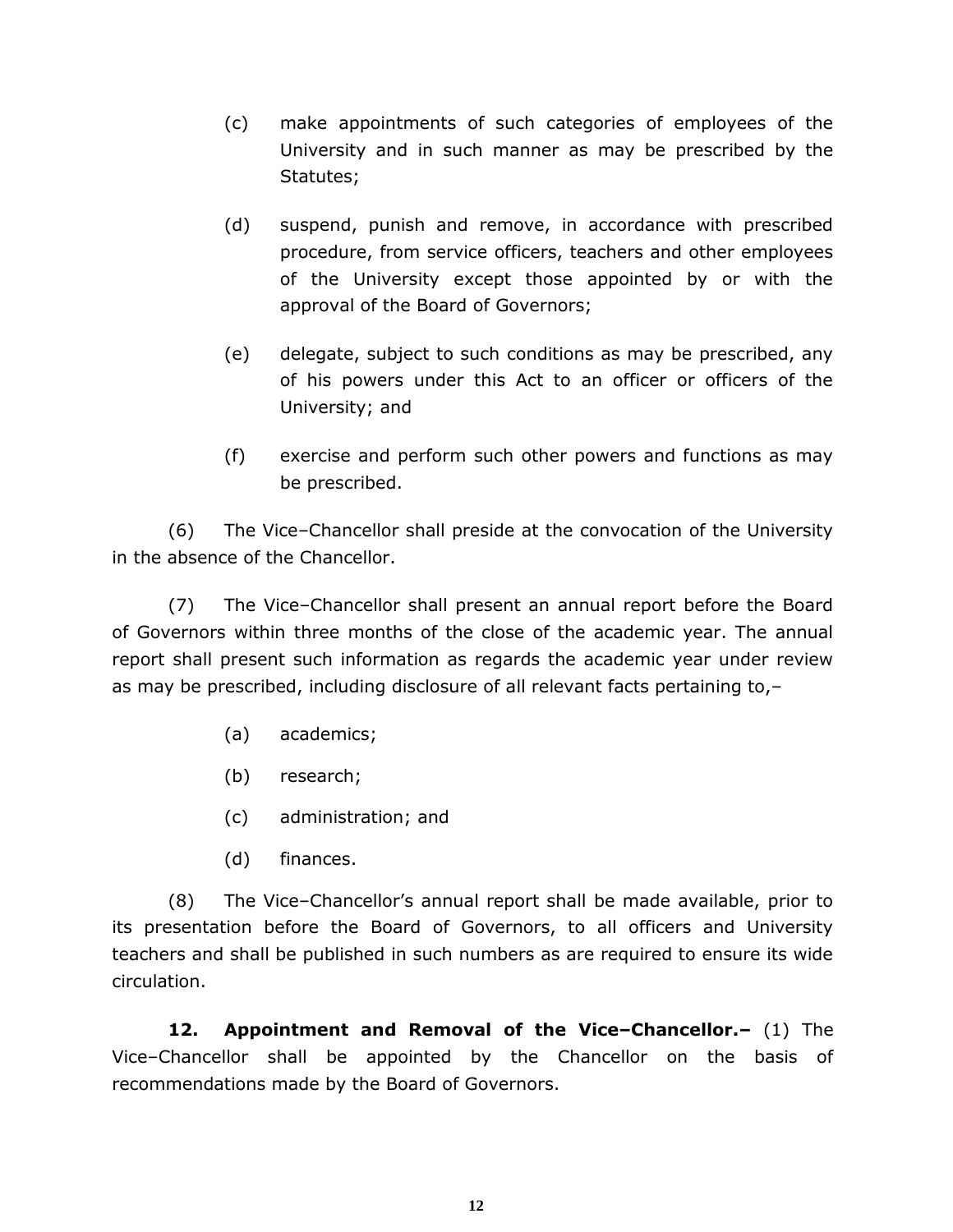(2) A Search Committee for the recommendation of persons suitable for appointment as Vice–Chancellor shall be constituted by the Board of Governors on the date and in the manner prescribed by the Statutes and shall consist of one eminent member of society nominated by the Chancellor, who shall be appointed the Convener, two members of the Board of Governors and one academic of eminence not employed by the University. The Search Committee shall remain in existence till such time that the appointment of the next Vice–Chancellor has been made by the Chancellor.

(3) The persons proposed by the Search Committee for appointment as Vice–Chancellor shall be considered by the Board of Governors and of these a panel of three, in order of priority, shall be recommended by the Board of Governors to the Chancellor:

Provided that the Chancellor may decline to appoint any of the three persons recommended and seek recommendation of a fresh panel. In the event of a fresh recommendation being sought by the Chancellor the Search Committee shall make a proposal to the Board of Governors in the prescribed manner.

(4) The Vice–Chancellor shall be appointed for a renewable tenure of five years on terms and conditions prescribed by Statutes. The tenure of an incumbent Vice–Chancellor shall be renewed by the Chancellor on receipt of a resolution of the Board of Governors in support of such renewal:

Provided that the Chancellor may call upon the Board of Governors to reconsider such resolution once.

(5) The Board of Governors may, pursuant to a resolution in this behalf passed by three–fourths of its membership, recommend to the Chancellor the removal of the Vice–Chancellor on the ground of inefficiency, moral turpitude or physical or mental incapacity or gross misconduct, including misuse of position for personal advantage of any kind:

Provided that the Chancellor may make a reference to the Board of Governors stating the instances of inefficiency, moral turpitude or physical or mental incapacity or gross misconduct on the part of the Vice–Chancellor that have come to his notice. After consideration of the reference the Board of Governors

**13**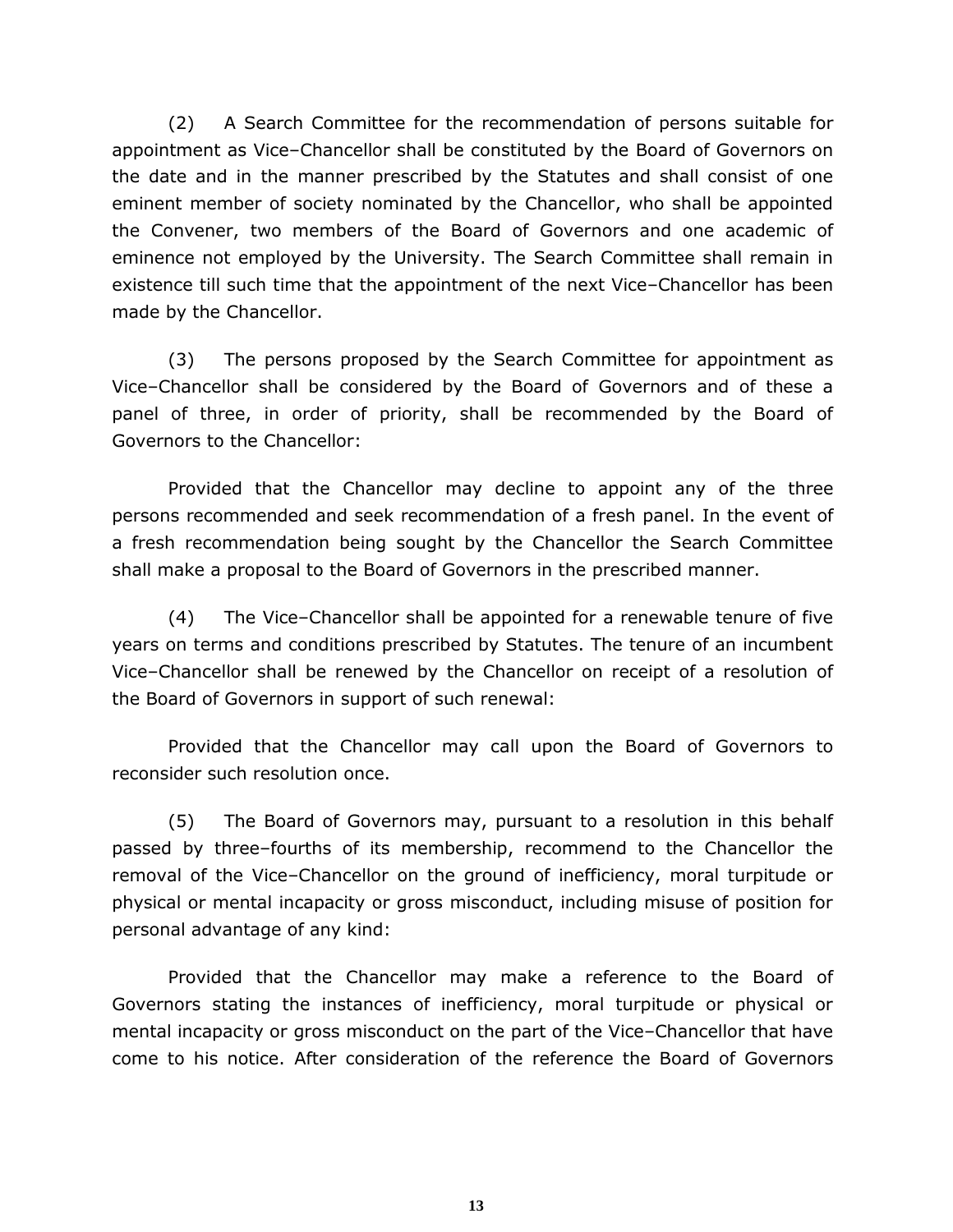may, pursuant to a resolution in this behalf passed by two–thirds of its membership, recommend to the Chancellor the removal of the Vice–Chancellor:

Provided further that prior to a resolution for the removal of the Vice– Chancellor being voted upon the Vice–Chancellor shall be given an opportunity of being heard.

(6) A resolution recommending the removal of the Vice–Chancellor shall be submitted to the Chancellor forthwith. The Chancellor may accept the recommendation and order removal of the Vice–Chancellor or return the recommendation to the Board of Governors.

(7) At any time when the office of the Vice–Chancellor is vacant, or the Vice–Chancellor is absent or is unable to perform the functions of his office due to illness or some other cause, the Chancellor shall make such arrangements for the performance of the duties of the Vice–Chancellor as it may deem fit.

**13. Registrar.–**(1) There shall be a Registrar of the University to be appointed by the Chancellor on the recommendation of the Vice–Chancellor, on such terms and conditions as may be prescribed.

(2) The experience as well as the professional and academic qualifications necessary for appointment to the post of the Registrar shall be as may be prescribed.

(3) The Registrar shall be a full–time officer of the University and shall, $-$ 

- (a) be the administrative head of the secretariat of the University and be responsible for the provision of secretariat support to the Authorities of the University;
- (b) be the custodian of the common seal and the academic records of the University;
- (c) maintain a register of registered graduates in the prescribed manner;
- (d) supervise the process of election, appointment or nomination of members to the various authorities and other bodies in the prescribed manner; and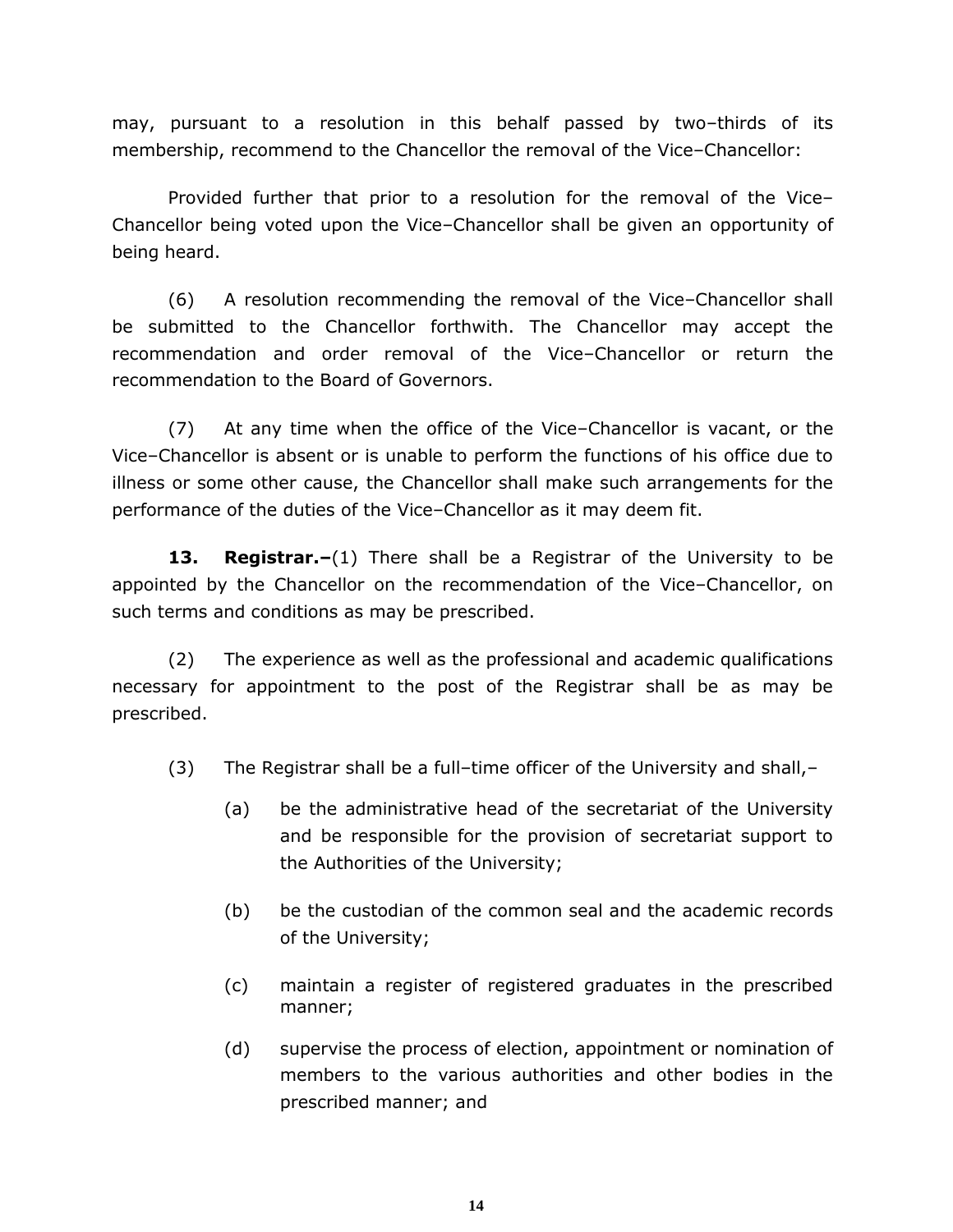(e) perform such other duties as may be prescribed.

(4) The term of office of the Registrar shall be a renewable period of three years:

Provided that the Board of Governors may, on the advice of the Vice Chancellor, terminate the appointment of the Registrar on grounds of inefficiency or misconduct in accordance with prescribed procedure.

**14. Treasurer.–** (1) There shall be a Treasurer of the University to be appointed by the Board of Governors on the recommendation of the Vice Chancellor, on such terms and conditions as may be prescribed.

(2) The experience and the professional and academic qualifications necessary for appointment to the post of the Treasurer shall be as may be prescribed.

(3) The Treasurer shall be the chief financial officer of the University and shall,–

- (a) manage the assets, liabilities, receipts, expenditures, funds and investments of the University;
- (b) prepare the annual and revised budget estimates of the University and present them to the Executive Committee or a committee thereof for approval and incorporation in the budget to be presented to the Board of Governors;
- (c) ensure that the funds of the University are expended on the purposes for which they are provided;
- (d) have the accounts of the University audited annually so as to be available for submission to the Board of Governors within six months of the close of the financial year; and
- (e) perform such other duties as may be prescribed.

(4) The term of office of the Treasurer shall be a renewable period of three years: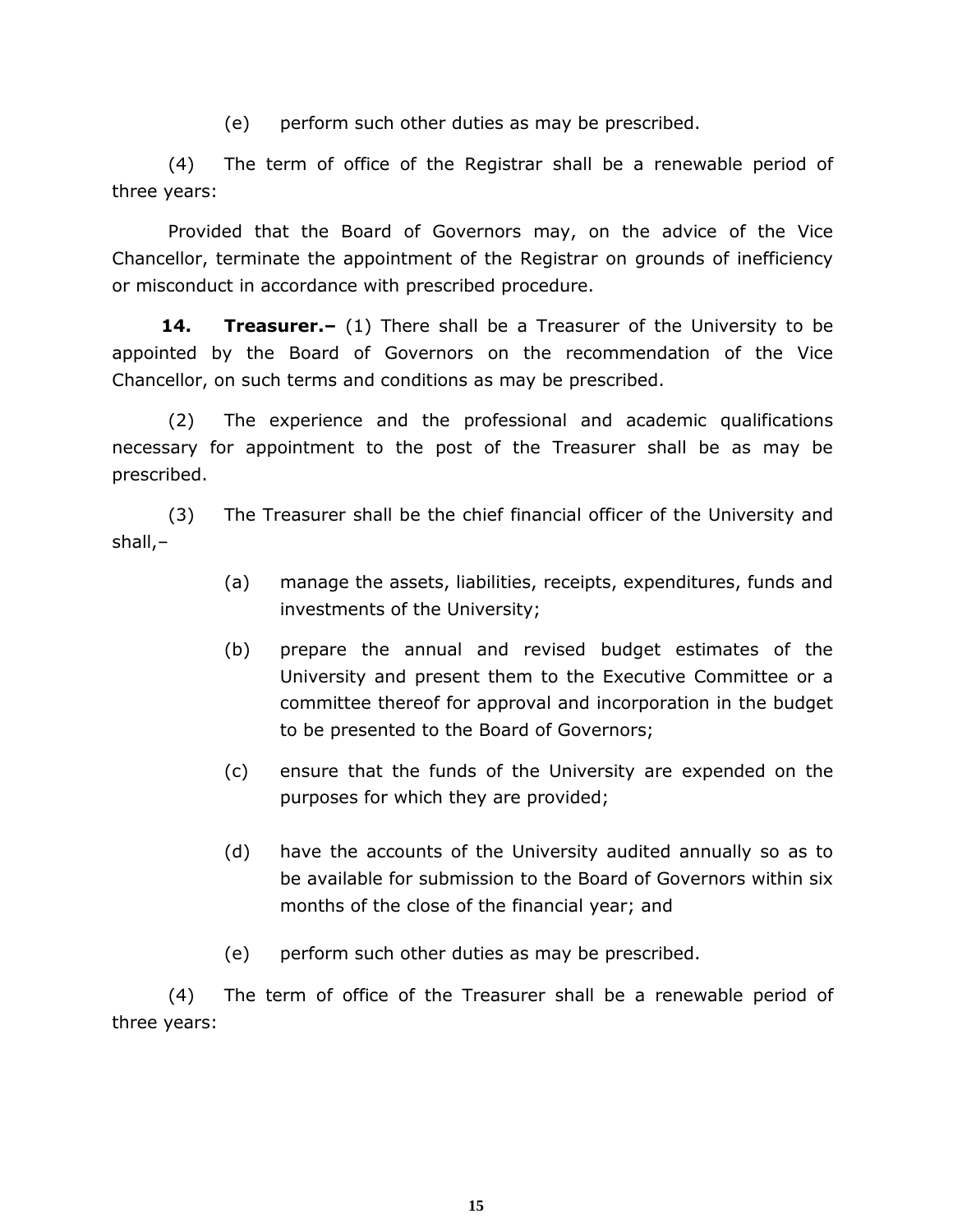Provided that the Board of Governors may, on the advice of the Vice Chancellor, terminate the appointment of the Treasurer on grounds of inefficiency or misconduct in accordance with prescribed procedure.

**15. Controller of Examinations.–** (1) There shall be a Controller of Examinations, to be appointed by the Board of Governors on the recommendation of the Vice–Chancellor, on such terms and conditions as may be prescribed.

(2) The minimum qualifications necessary for appointment to the post of the Controller of Examinations shall be as may be prescribed.

(3) The Controller of Examinations shall be a full–time officer of the University and shall be responsible for all matters connected with the conduct of examinations and perform such other duties as may be prescribed.

(4) The Controller of Examinations shall be appointed for a renewable term of three years:

Provided that the Board of Governors may, on the advice of the Vice Chancellor, terminate the appointment of the Controller of Examinations on grounds of inefficiency or misconduct in accordance with prescribed procedure.

#### **CHAPTER IV AUTHORITIES OF THE UNIVERSITY**

**16. Authorities.–** (1) The following shall be the Authorities of the University, namely:–

- (a) Sponsor:–
	- (i) Foundation for the Advancement of Innovation, Research and Education (FAIRE) shall be the sponsor of the University; and
	- (ii) It would endeavor to ensure that purposes of the University are achieved as laid down in this Act through Chancellor and Board of Governors of the University;
- (b) Authorities established by the Act shall be,–
	- (i) the Board of Governors;
	- (ii) the Executive Committee; and
	- (iii) the Academic Council; and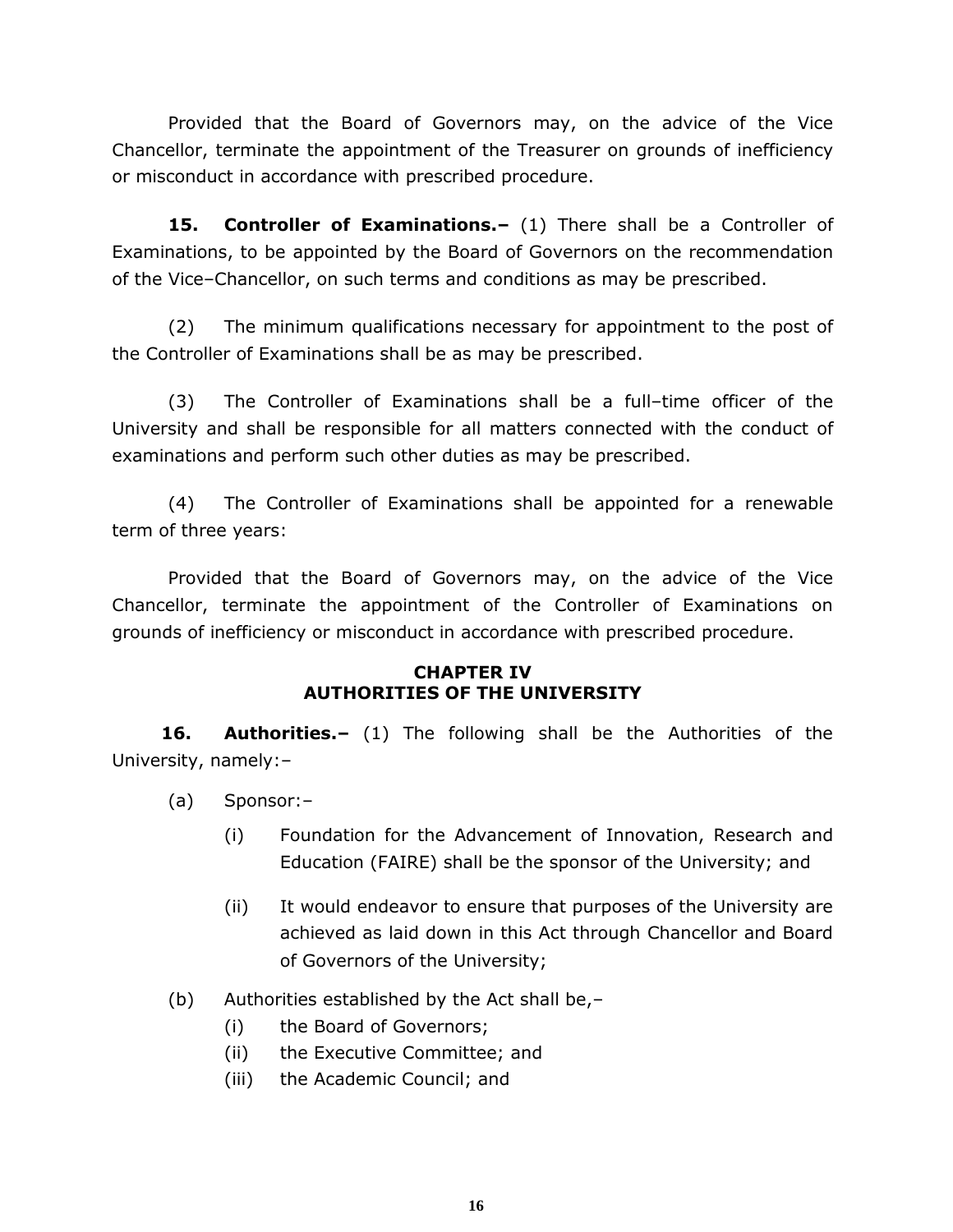- (c) Authorities to be established by the Statutes shall be,
	- (i) Graduate and Research Management Council;
	- (ii) Recruitment, Development, Evaluation and Promotion committees for teachers and other staff whether at the level of the department, the Faculty or the University;
	- (iii) Career Placement and Internship Committee of each Faculty;
	- (iv) Search Committee for the appointment of the Vice Chancellor;
	- (v) the Representation Committees for appointment to the Board of Governors, Executive Committee and the Academic Council;
	- (vi) Faculty Council; and
	- (vii) Departmental Council.

(2) The Board of Governors, the Executive Committee and the Academic Council may set up such other committees or sub–committees, by whatever name described, as are considered desirable through Statutes or Regulations as appropriate. Such committees or sub–committees shall be Authorities of the University for the purposes of this Act.

**17. Board of Governors.–** (1) The body responsible for the governance of the University shall be described as the Board of Governors, and shall consist of the following, namely:–

- (a) the Chancellor who shall be the Chairperson of the Board of Governors;
- (b) the Vice–Chancellor;
- (c) one member of the Government not below the rank of Additional Secretary from the Ministry concerned;
- (d) two persons nominated by the Chairman of the Foundation;
- (e) four persons from society at large being persons of distinction in the fields of administration, management, education, academics, law, accountancy, medicine, fine arts, architecture, agriculture, science, technology and engineering such that the appointment of these persons reflects a balance across the various fields:

Provided that the special focus or affiliation of the University, to be declared in the manner prescribed, may be reflected in the number of persons of distinction in an area of expertise relevant to the University who are appointed to the Board of Governors;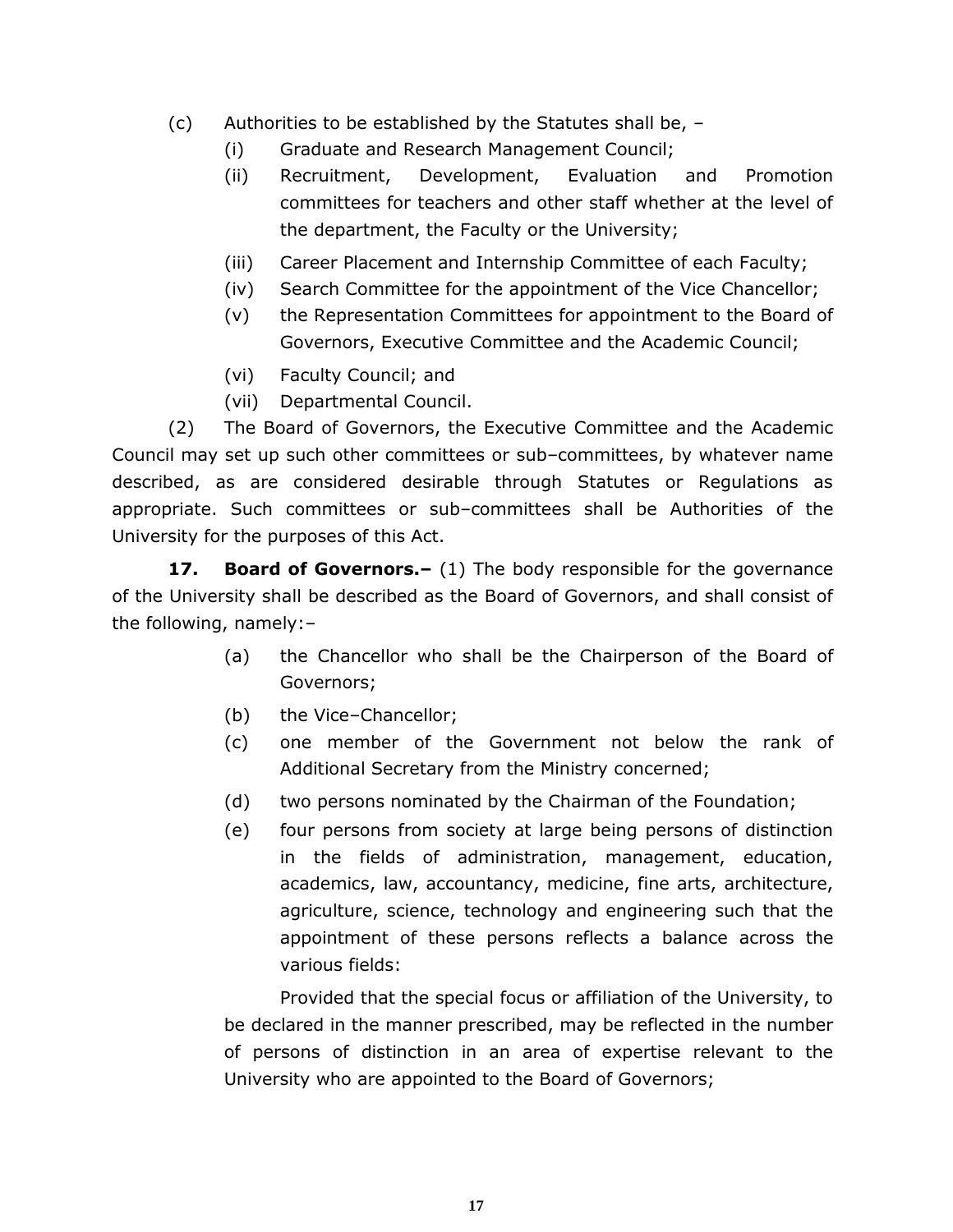- (f) one person from amongst the alumni of the University;
- (g) two persons from the academic community of the country, other than an employee of the University, at the level of professor or principal of a college;
- (h) two University Teachers;
- (i) one person nominated by the Commission; and
- (j) Registrar who shall also act as the secretary of the Board of Governors.

(2) The number of the members of the Board of Governors described against clauses (f) to (i) of sub–section (1) may be increased by the Board of Governors through Statutes subject to condition that the total membership of the Board of Governors does not exceed twenty one, with a maximum of five University Teachers, and the increase is balanced, to the extent possible, across the different categories specified in sub–section (1).

(3) All appointments to the Board of Governors shall be made by the Chancellor. Appointments of persons described in clauses (f) to (g) of sub–section (1) shall be made from amongst a panel of three names for each vacancy recommended by the Representation Committee set up in terms of section 24 and in accordance with procedure as may be prescribed:

Provided that effort shall be made, without compromising on quality or qualification, to give fair representation to women on the Board of Governors:

Provided that as regards the University Teachers described in clause (h) of sub–section (1) the Board of Governors shall prescribe a procedure for appointment on the basis of elections that provide for voting by the various categories of University Teachers:

Provided further that the Board of Governors may alternatively prescribe that appointment of University Teachers to the Board of Governors shall also be in the manner provided by this sub–section for the persons described in clauses (f) to (g) of sub–section (1).

(4) Members of the Board of Governors, other than *ex-officio* members, shall hold office for three years. One–third of the members, other than *ex-officio* members, of the first Board of Governors, to be determined by lot, shall retire from office on the expiration of one year from the date of appointment by the Chancellor. One–half of the remaining members, other than *ex-officio* members, of the first Board of Governors, to be determined by lot, shall retire from office on the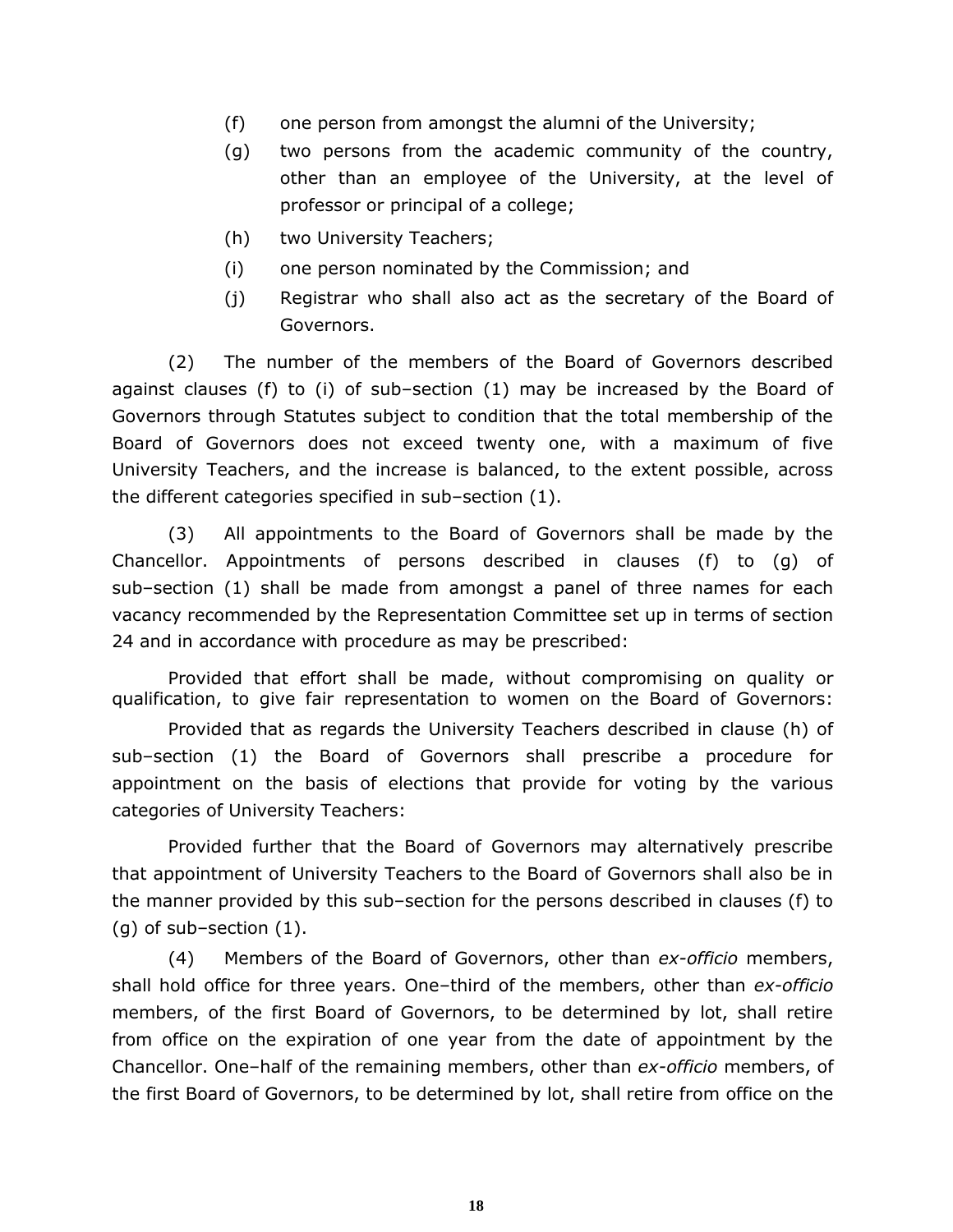expiration of two years from the date of appointment and the remaining one–half, other than *ex-officio* members, shall retire from office on the expiration of the third year:

Provided that no person, other than an *ex-officio* member, may serve on the Board of Governors for more than two consecutive terms:

Provided further that the University Teachers appointed to the Board of Governors may not serve for two consecutive terms.

(5) The Board of Governors shall meet at least twice in a calendar year.

(6) Service on the Board of Governors shall be on honorary basis:

Provided that actual expenses may be reimbursed as prescribed.

(7) In the absence of the Chancellor meetings of the Board of Governors shall be presided over by such member, not being an employee of the University or the Government, as the Chancellor may, from time to time, nominate. The member so nominated shall be the convener of the Board of Governors.

(8) Unless otherwise prescribed by this Act, all decisions of the Board of Governors shall be taken on the basis of the opinion of a majority of the members present. In the event of the members being evenly divided on any matter the person presiding over the meeting shall have a casting vote.

(9) The quorum for a meeting of the Board of Governors shall be two thirds of its membership, a fraction being counted as one.

**18. Powers and functions of the Board of Governors.–** (1) The Board of Governors shall have the power of general supervision over the University and shall hold the Vice–Chancellor and the Authorities accountable for all the functions of the University. The Board of Governors shall have all powers of the University not expressly vested in an Authority or officer by the Act and all other powers not expressly mentioned by this Act that are necessary for the performance of its functions.

(2) Without prejudice to the generality of the foregoing powers, the Board of Governors shall have the following powers, namely:–

> (a) to approve the proposed annual plan of work, the annual and revised budgets, the annual report and the annual statement of account;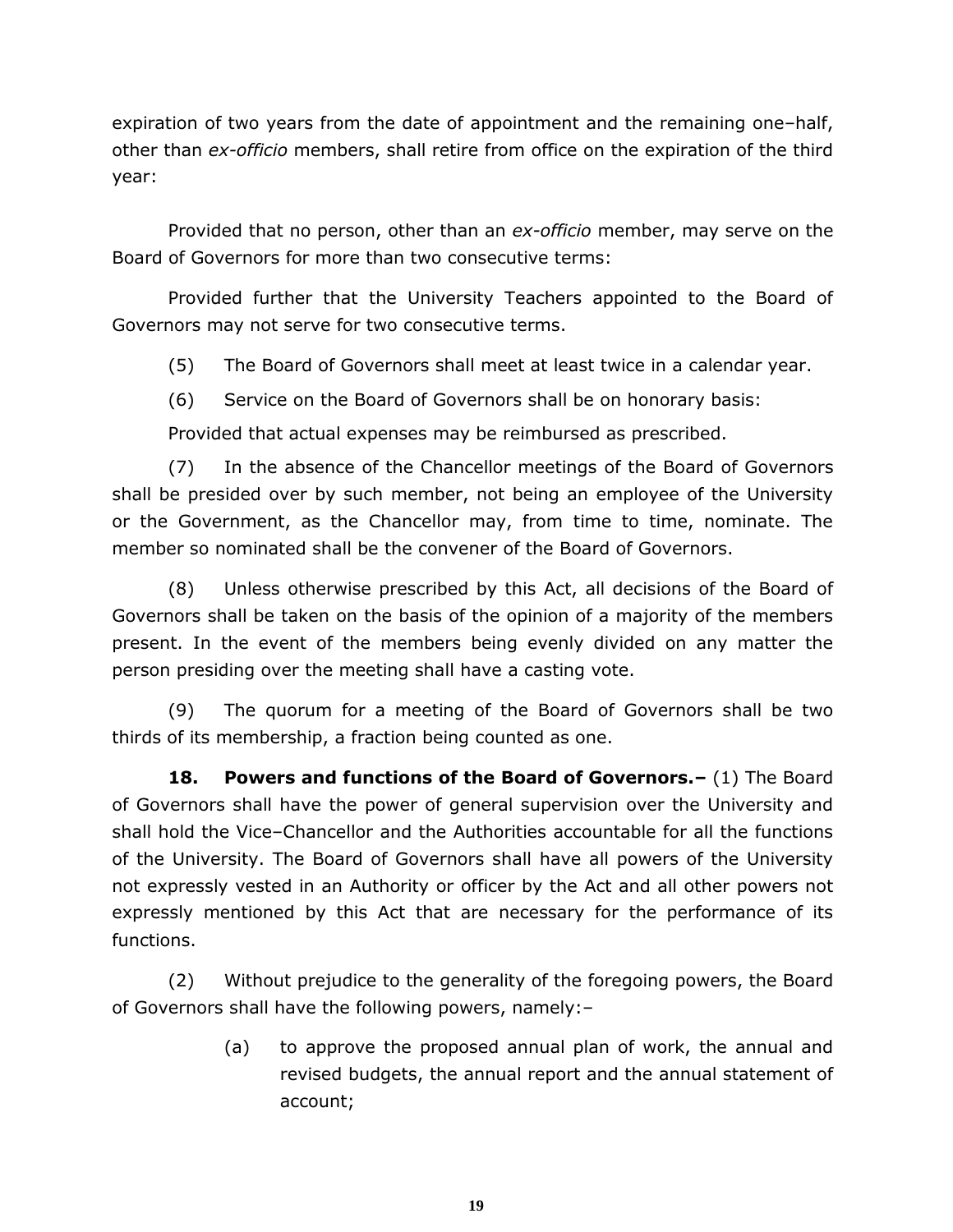- (b) to hold, control and lay down policy for the administration of the property, funds and investments of the University, including the approval of the sale and purchase or acquisition of immovable property;
- (c) to oversee the quality and relevance of the University's academic programmes and to review the academic affairs of the University in general;
- (d) to approve the appointment of the Deans, Professors, Associate Professors and such other senior faculty and senior administrators as may be prescribed;
- (e) to institute schemes, directions and guidelines for the terms and conditions of appointment of all officers, teachers and other employees of the University;
- (f) to approve strategic plans;
- (g) to approve financial resource development plans of the University;
- (h) to consider the drafts of Statutes and Regulations proposed by the Executive Committee and the Academic Council and deal with them in the manner as provided for in sections 26, 27 and 28, as the case may be:

Provided that the Board of Governors may frame a Statute or Regulation on its own initiative and approve it after calling for the advice of the Executive Committee or the Academic Council as the case may be;

- (i) to annul by order in writing the proceedings of any Authority or officer if the Board of Governors is satisfied that such proceedings are not in accordance with the provisions of the Act, Statutes or Regulations after calling upon such Authority or officer to show cause why such proceedings should not be annulled;
- (j) to recommend to the Chancellor removal of any member of the Board of Governors in accordance with the provisions of the Act;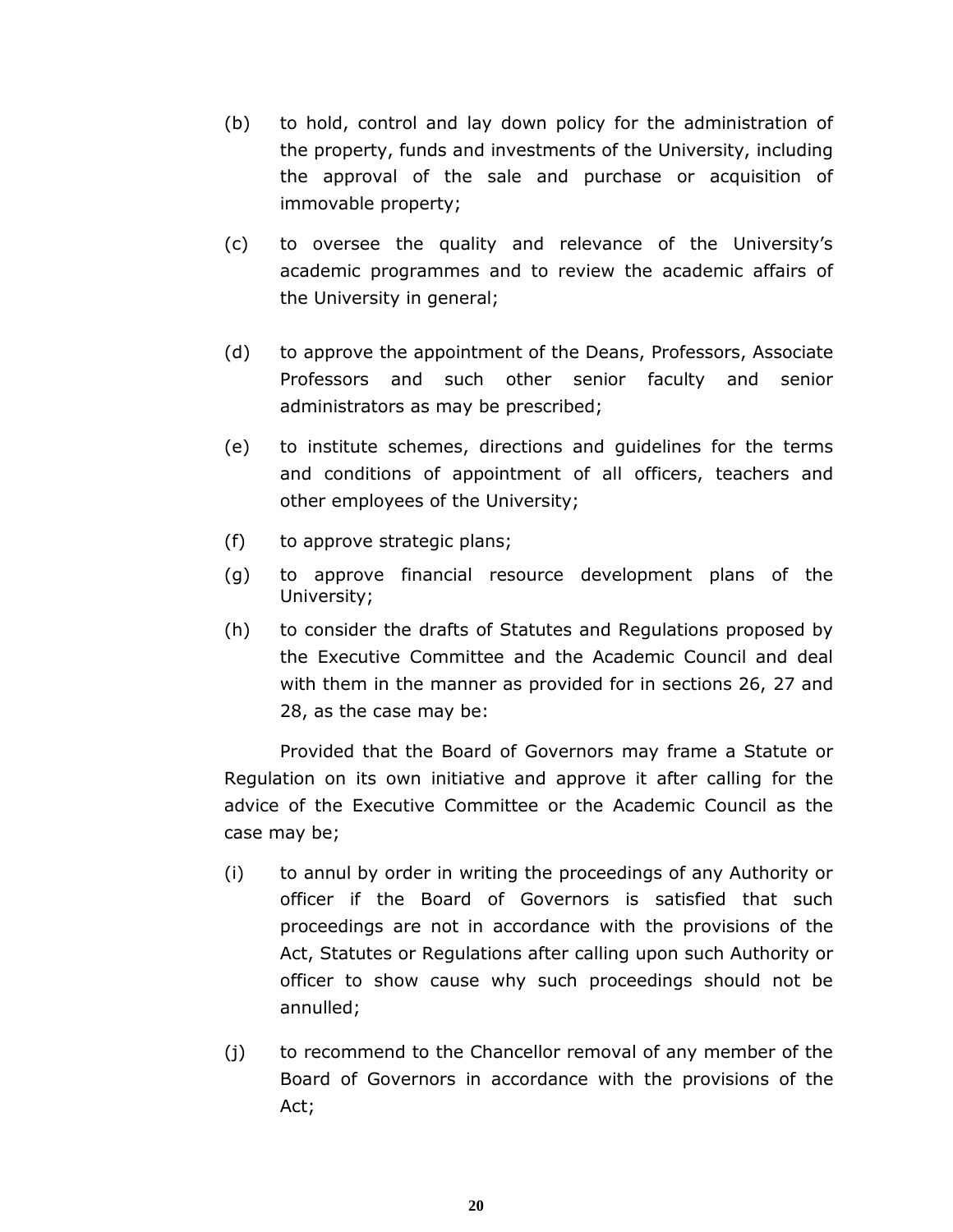- (k) to make appointment of members of the Executive Committee, other than *ex-officio* members, in accordance with the provisions of the Act;
- (l) to make appointment of members of the Academic Council, other than *ex-officio* members, in accordance with the provisions of the Act;
- (m) to appoint Emeritus Professors on such terms and conditions as may be prescribed; and
- (n) to remove any person from the membership of any Authority if such person.–
	- (i) has become of unsound mind; or
	- (ii) has become incapacitated to function as member of such Authority; or
	- (iii) has been convicted by a court of law for an offence involving moral turpitude; and
	- (iv) to determine the form, provide for the custody and regulate the use of the common seal of the University.

(3) The Board of Governors may, subject to the provisions of the Act delegate all or any of the powers and functions of any Authority, officer or employee of the University at its main campus, to any Authority, committee, officer or employee at its additional campus for the purpose of exercising such powers and performing such functions in relation to such additional campus, and for this purpose the Board of Governors may create new posts or positions at the additional campus.

**19. Visitation.**– The Board of Governors may, in accordance with the terms and procedures as may be prescribed, cause an inspection to be made in respect of any matter connected with the University.

**20. Executive Committee.–** (1) There shall be an Executive Committee of the University consisting of the following, namely:–

(a) the Vice–Chancellor who shall be its Chairperson;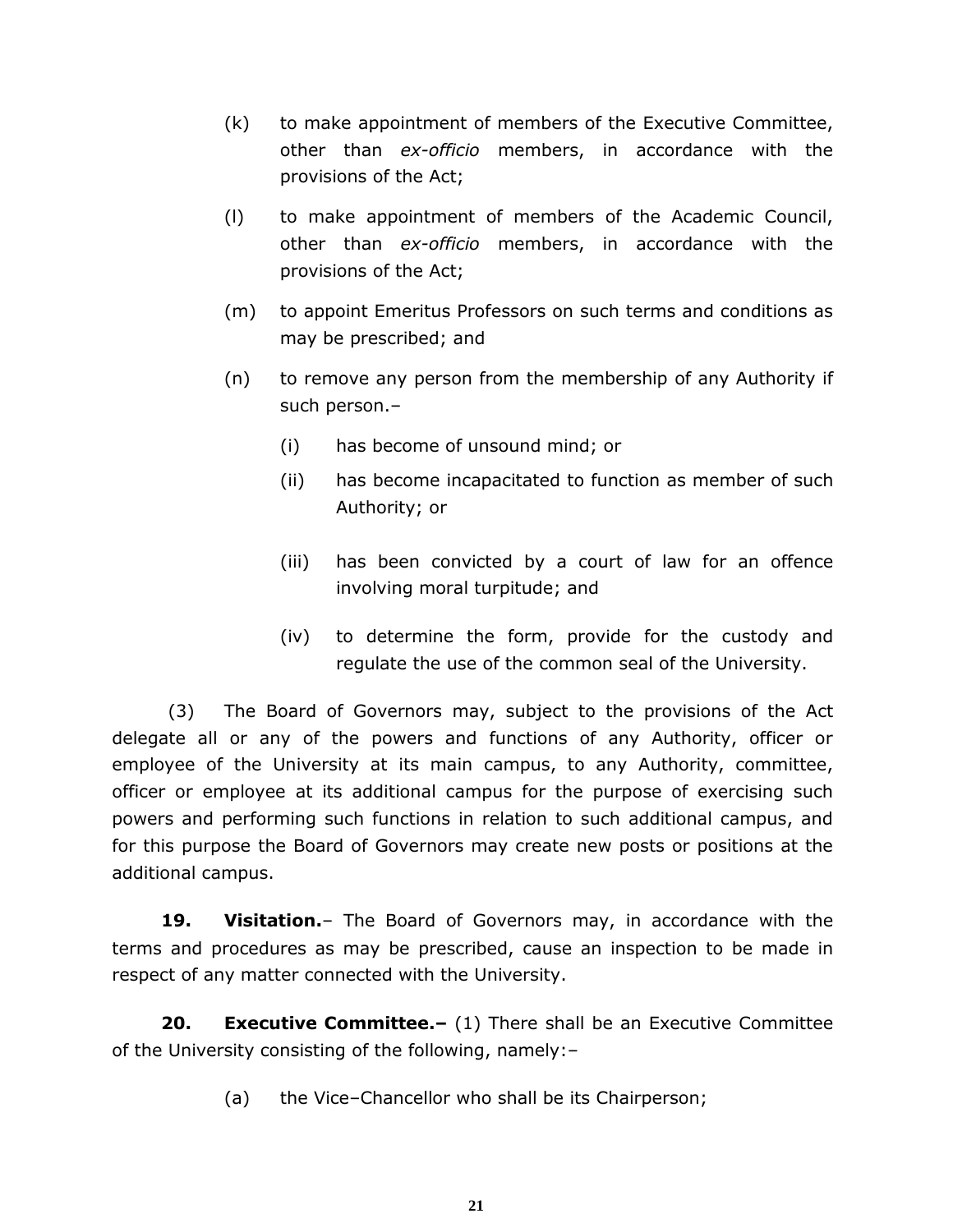- (b) the Registrar;
- (c) the Deans of the Faculties of the University;
- (d) two Professors from different departments, who are not members of the Board of Governors, to be elected by the University Teachers in accordance with procedure to be prescribed by the Board of Governors;
- (e) two Principals/Directors of the constituent colleges or institutes;, who are not members of the Board of Governors, to be elected in accordance with procedure to be prescribed by the Board of Governors;
- (f) the Treasurer;
- (g) the Controller of Examinations; and
- (h) the Director Academics/Quality Enhancement Cell (QEC).

(2) Members of the Executive Committee, other than *ex-officio* members, shall hold office for three years.

(3) As regards the two professors described in clause (d) of sub–section (1) the Board of Governors may, as an alternative to elections, prescribe a procedure for proposal of a panel of names by the Representation Committee set up in terms of section 24. Appointment of persons proposed by the Representation Committee may be made by the Board of Governors on the recommendation of the Vice Chancellor.

(4) The quorum for a meeting of the Executive Committee shall be one– half of the total number of members, a fraction being counted as one.

(5) The Executive Committee shall meet at least once in each quarter of the year.

**21. Powers and duties of the Executive Committee.–** (1) The Executive Committee shall be the executive body of the University and shall, subject to the provisions of the Act and Statutes, exercise general supervision over the affairs and management of the University.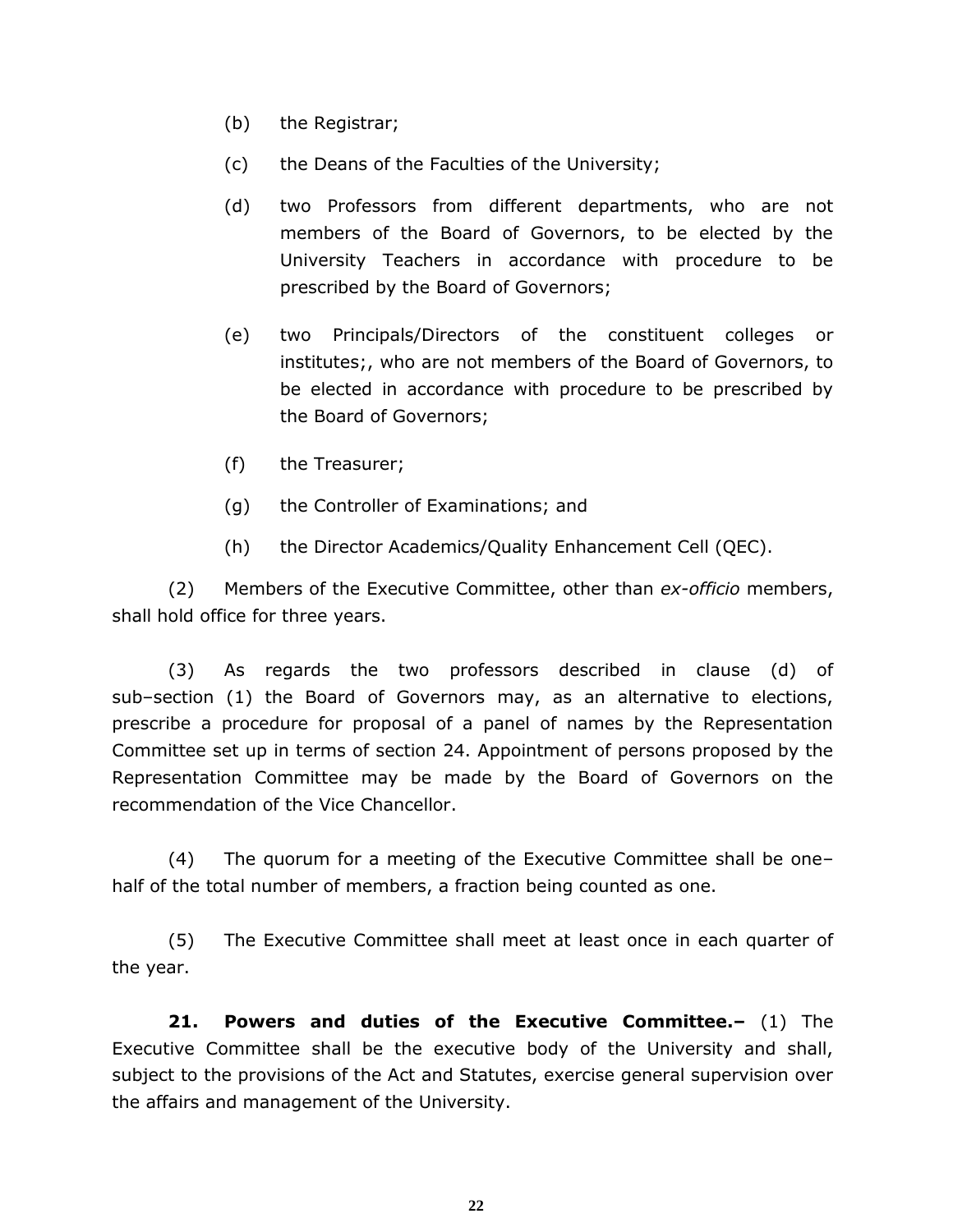(2) Without prejudice to the generality of the foregoing powers, and subject to the provisions of the Act, the Statutes and directions of the Board of Governors the Executive Committee shall have the following powers, namely:–

- (a) to consider the annual report, the annual and revised budget estimates and to submit these to the Board of Governors;
- (b) to transfer and accept transfer of movable property on behalf of the University;
- (c) to enter into, vary, carry out and cancel contracts on behalf of the University;
- (d) to cause proper books of account to be kept for all sums of money received and expended by the University and for the assets and liabilities of the University;
- (e) to invest any money belonging to the University including any unapplied income in any of the securities, or in the purchase of immovable property or in such other manner, as it may prescribe, with the like power of varying such investments;
- (f) to receive and manage any property transferred, and grants, bequests, trust, gifts, donations, endowments, and other contributions made to the University;
- (g) to administer any funds placed at the disposal of the University for specified purposes;
- (h) to provide the buildings, libraries, premises, furniture, apparatus, equipment and other means required for carrying out the work of the University;
- (i) to establish and maintain halls of residence and hostels or approve or license hostels or lodgings for the residence of students;
- (j) to recommend to the Board of Governors admission of educational institutions to the privileges of the University and withdraw such privileges;
- (k) to arrange for the inspection of colleges and the departments;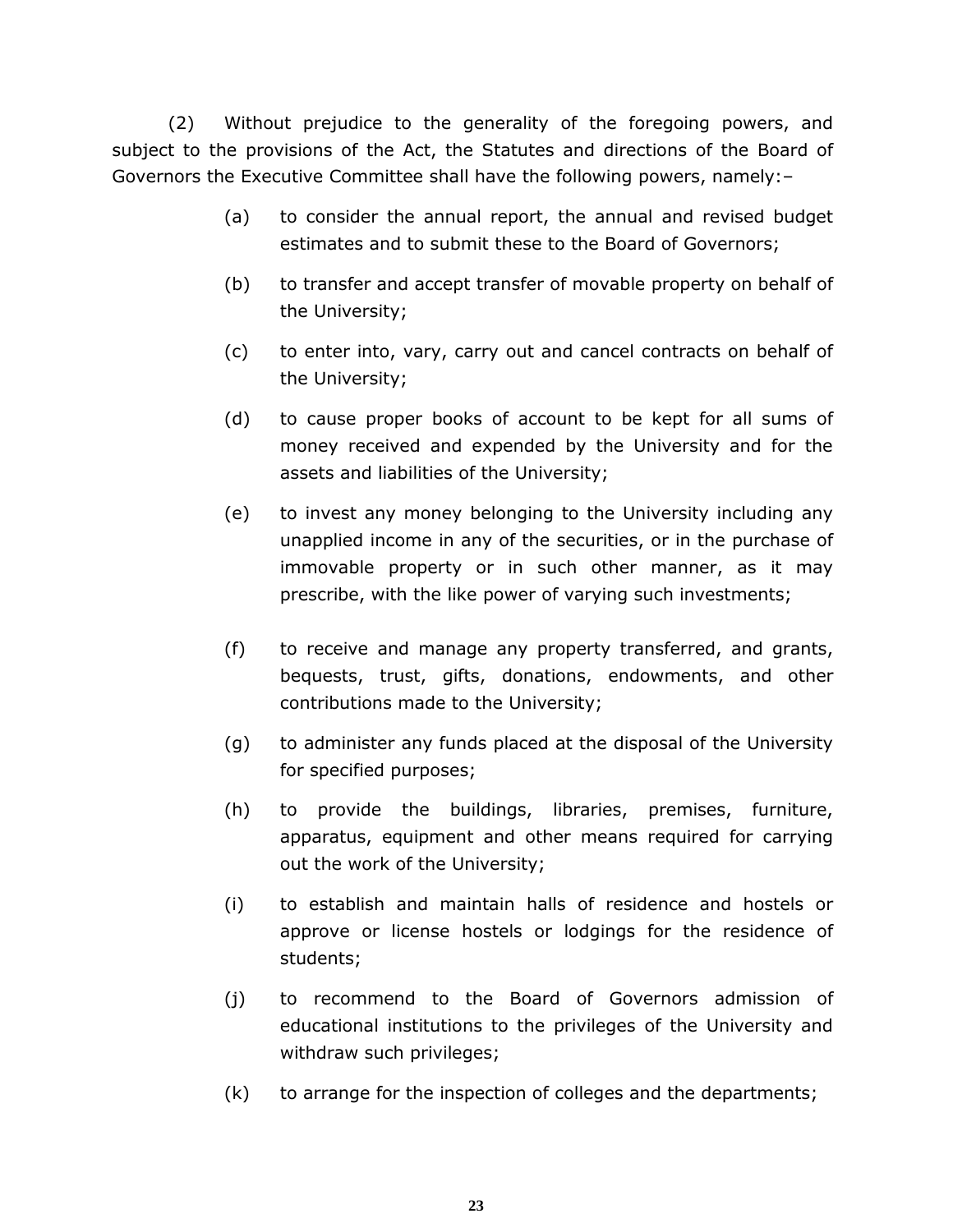- (l) to institute Professorships, Associate Professorships, Assistant Professorships, Lecturerships, and other teaching posts or to suspend or to abolish such posts;
- (m) to create, suspend or abolish such administrative or other posts as may be necessary;
- (n) to prescribe the duties of officers, teachers and other employees of the University;
- (o) to report to the Board of Governors on matters with respect to which it has been asked to report;
- (p) to appoint members to various Authorities in accordance with the provisions of the Act;
- (q) to propose drafts of Statutes for submission to the Board of Governors;
- (r) to regulate the conduct and discipline of the students of the University;
- (s) to take actions necessary for the good administration of the University in general and to this end exercise such powers as are necessary;
- (t) to delegate any of its powers to any Authority or officer or a committee; and
- (u) to perform such other functions as have been assigned to it by the provisions of the Act or may be assigned to it by the Statutes/Regulations.

**22. Academic Council.–** (1) There shall be an Academic Council of the University consisting of the following, namely:–

- (a) the Vice Chancellor who shall be its Chairperson;
- (b) the Registrar;
- (c) the Deans of Faculties and such Heads of departments as may be prescribed;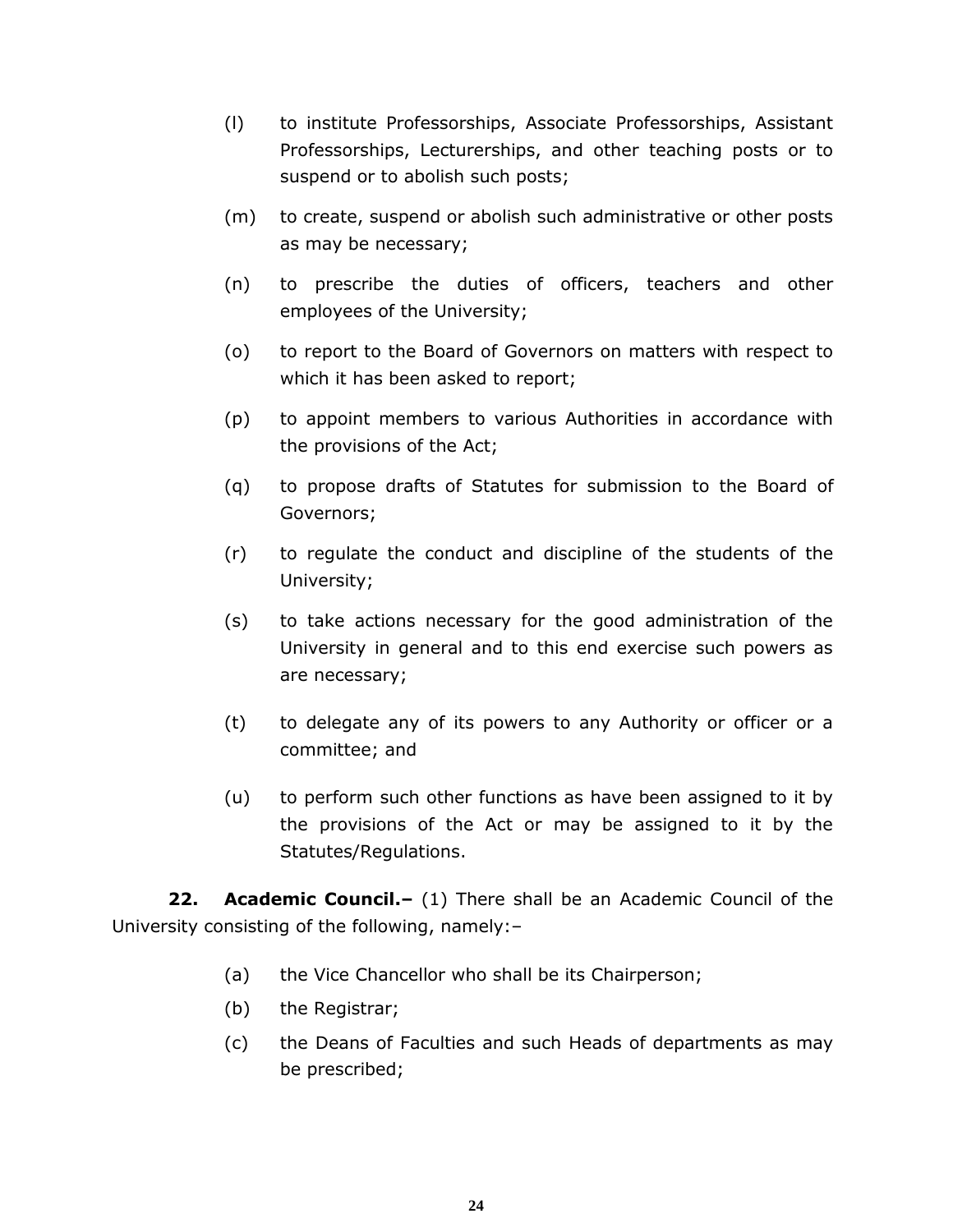- (d) five members representing the departments, institutes and the constituent colleges to be elected in the manner prescribed by the Board of Governors;
- (e) two Principals or Directors of affiliated colleges or institutes;
- (f) five Professors including Emeritus Professors;
- (g) the Controller of Examinations;
- (h) the Director Academics;
- (i) the Director QEC; and
- (j) the Librarian.

(2) The Board of Governors shall appoint the members of the Academic Council, other than the *ex-officio* and the elected members, on the recommendation of the Vice Chancellor:

Provided that as regards the five professors and the members representing the departments, institutes and the constituent colleges the Board of Governors may, as an alternative to elections, prescribe a procedure for proposal of a panel of names by the Representation Committee set up in terms of section 24. Appointment of persons proposed by the Representation Committee may be made by the Board of Governors on the recommendation of the Vice Chancellor.

(3) Members of the Academic Council other than *ex-officio* shall hold office for three years.

(4) The Academic Council shall meet at least once in each quarter.

(5) The quorum for meetings of the Academic Council shall be one half of the total number of members, a fraction being counted as one.

**23. Powers and functions of the Academic Council.–** (1) The Academic Council shall be the principal academic body of the University and shall, subject to the provisions of the Act and the Statutes, have the power to lay down proper standards of instruction, research and examinations and to regulate and promote the academic life of the University and the colleges.

(2) Without prejudice to the generality of the foregoing powers, and subject to the provisions of this Act and the Statutes, the Academic Council shall have the power to,–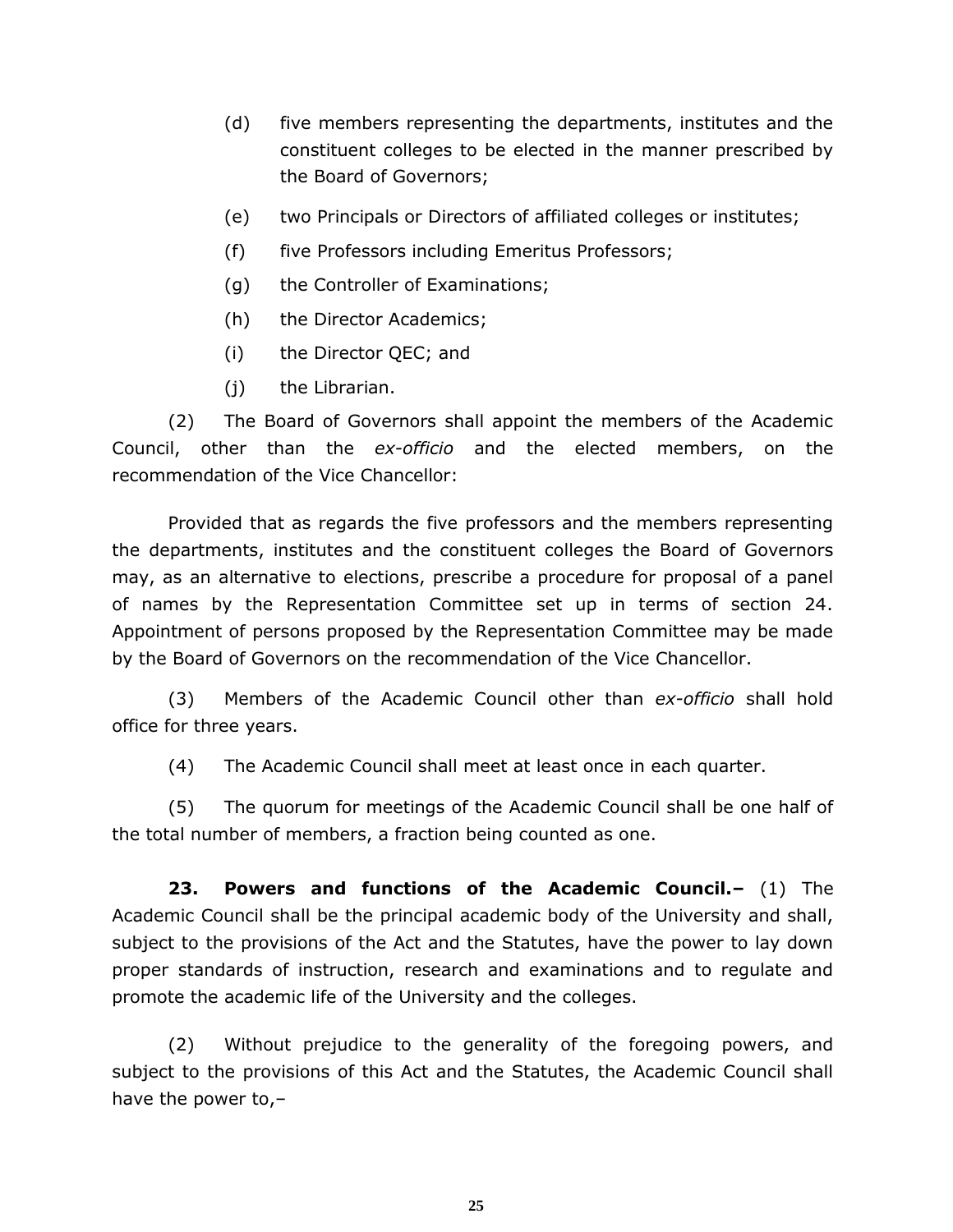- (a) approve the policies and procedures pertaining to the quality of academic programmes;
- (b) approve academic programmes;
- (c) approve the policies and procedures pertaining to student related functions including admissions, expulsions, punishments, examinations and certification;
- (d) approve the policies and procedures assuring quality of teaching and research;
- (e) propose to the Executive Committee schemes for the constitution and organization of Faculties, teaching departments and boards of studies;
- (f) appoint paper setters and examiners for all examinations of the University after receiving panels of names from the relevant authorities;
- (g) institute programmes for the continued professional development of University Teachers at all levels;
- (h) recognize the examinations of other Universities or examining bodies as equivalent to the corresponding examinations of the University;
- (i) regulate the award of studentships, scholarships, exhibitions, medals and prizes;
- (j) frame Regulations for submission to the Board of Governors;
- (k) prepare an annual report on the academic performance of the University; and
- (l) perform such functions as may be prescribed by Regulations.

**24. Representation Committees.–** (1) There shall be a Representation Committee constituted by the Board of Governors through Statutes for recommendation of persons for appointment as members of the Board of Governors in accordance with the provisions of section 17.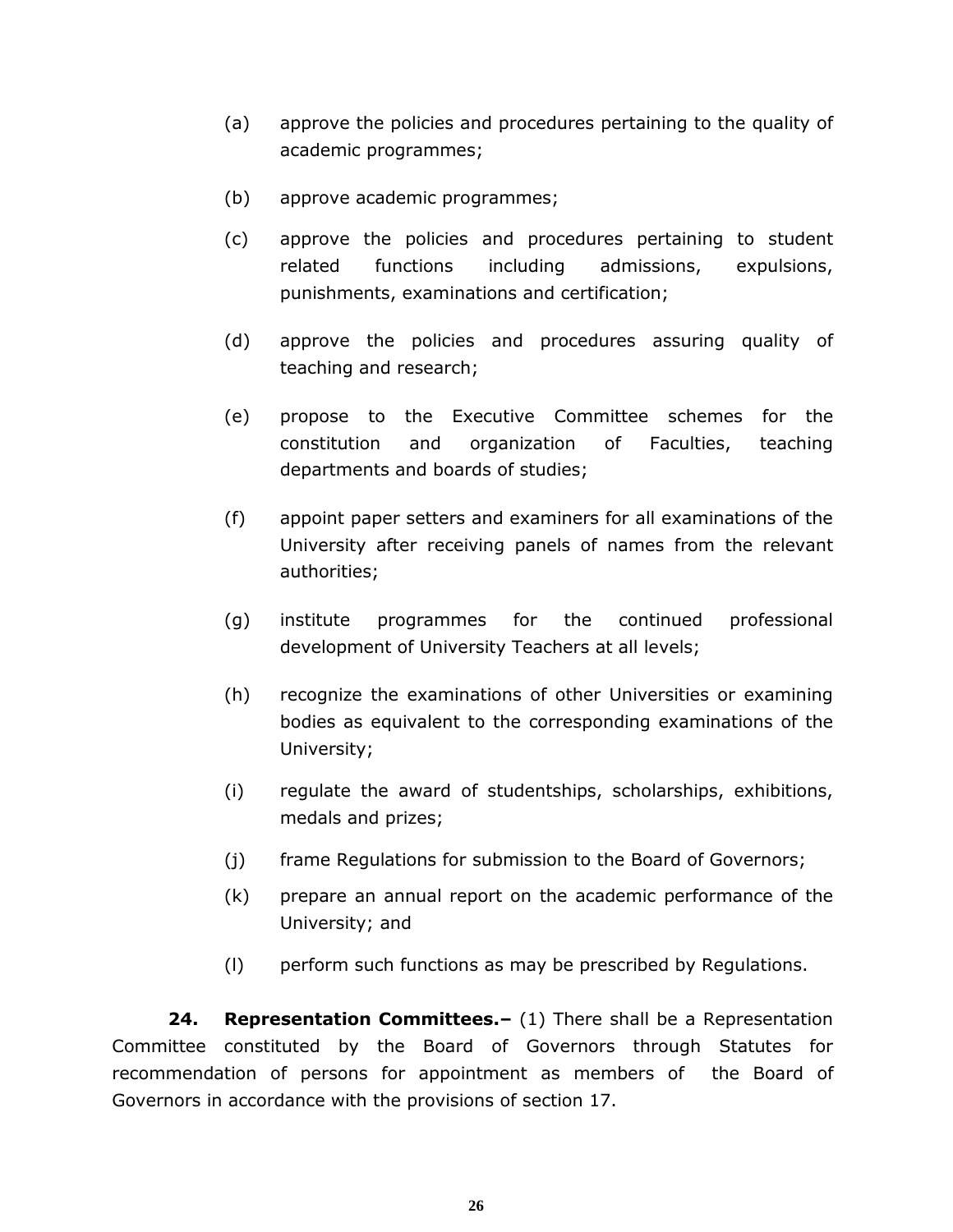(2) There shall also be a Representation Committee constituted by the Board of Governors through Statutes for the recommendation of persons for appointment as members of the Executive Committee and the Academic Council in accordance with the provisions of sections 20 and 22.

(3) Members of the Representation Committee for appointments to the Board of Governors shall consist of the following, namely:–

- (a) three members of the Board of Governors who are not University Teachers;
- (b) two persons nominated by the University Teachers from amongst themselves in the manner prescribed;
- (c) one person from the academic community, not employed by the University, at the level of professor or college principal to be nominated by the University Teachers in the manner prescribed; and
- (d) one eminent citizen with experience in administration, philanthropy, development work, law or accountancy to be nominated by the Board of Governors.

(4) The Representation Committee for appointments to the Executive Committee and the Academic Council shall consist of the following, namely:–

- (a) two members of the Board of Governors who are not University Teachers; and
- (b) three persons nominated by the University Teachers from amongst themselves in the manner prescribed.

(5) The tenure of the Representation Committees shall be three years:

Provided that no member shall serve for more than two consecutive terms.

(6) The procedures of the Representation Committees shall be as may be prescribed.

(7) There may also be such other Representation Committees set up by any of the other Authorities of the University as are considered appropriate for recommending persons for appointment to the various Authorities and other bodies of the University.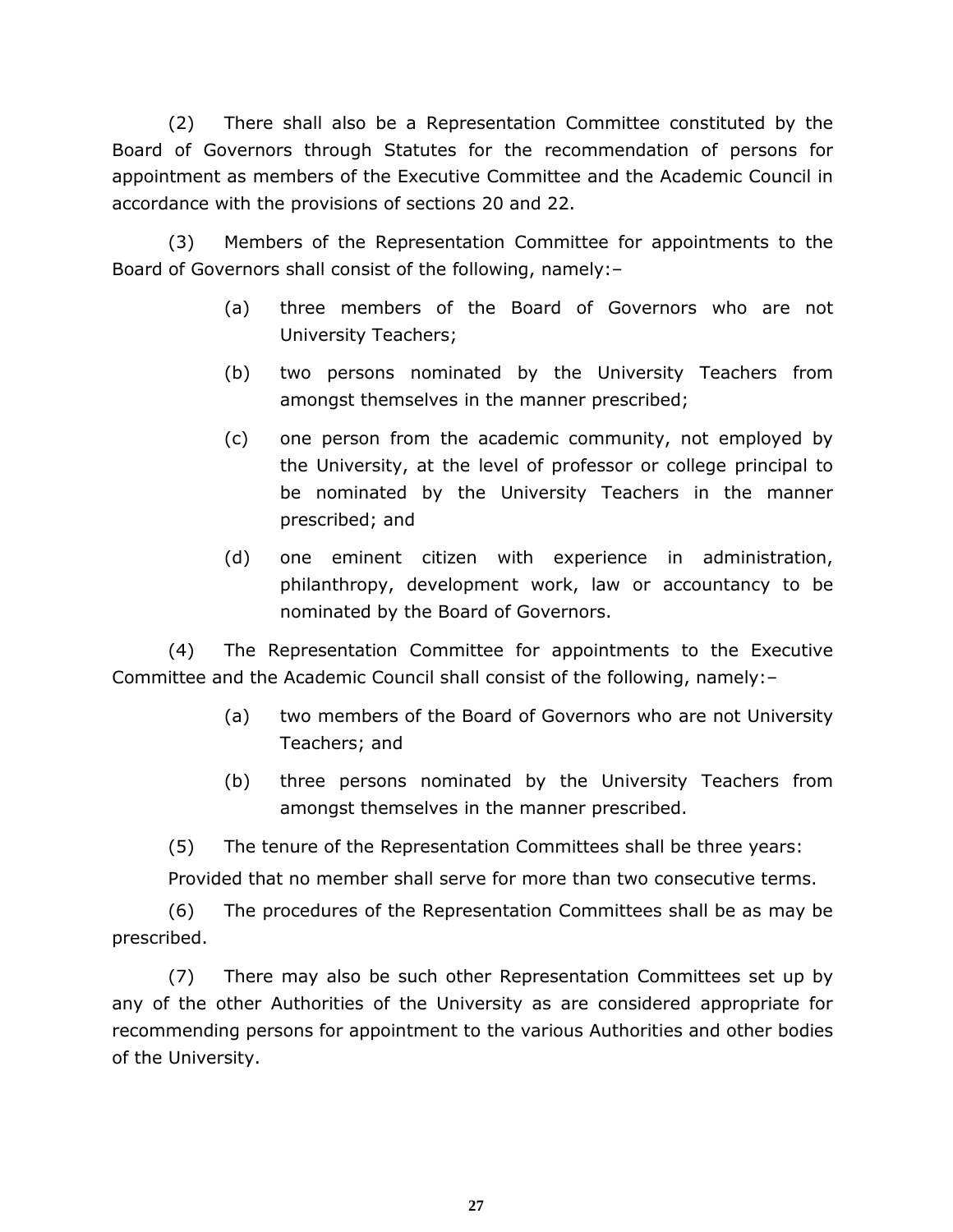**25. Appointment of Committees by certain Authorities.–** (1) The Board of Governors, the Executive Committee, the Academic Council and other Authorities may, from time to time, appoint such standing, special or advisory committees, as they may deem fit, and may place on such committee persons who are not members of the Authorities appointing the Committees.

(2) The constitution, functions and powers of the Authorities for which no specific provision has been made in this Act shall be such as may be prescribed by Statutes or Regulations.

## **CHAPTER V STATUTES, REGULATIONS AND RULES**

**26. Statutes.–** (1) Subject to the provision of the Act, Statutes, may be made to regulate or prescribe all or any of the following, namely:–

- (a) the contents of and the manner in which the annual report to be presented by the Vice–Chancellor before the Board of Governors shall be prepared;
- (b) the University fees and other charges;
- (c) the constitution of any pension, insurance, gratuity, provident fund and benevolent fund for University employees;
- (d) the scales of pay and other terms and conditions of service of officers, teachers and other University employees;
- (e) the maintenance of the register of registered graduates;
- (f) admission of educational institutions to the privileges of the University and the withdrawal of such privileges;
- (g) the establishment of Faculties, departments, institutes, colleges and other academic divisions;
- (h) the powers and duties of officers and teachers;
- (i) conditions under which the University may enter into arrangements with other institutions or with public bodies for purposes of research and advisory services;
- (j) conditions for appointment of Emeritus Professors and award of honorary degrees;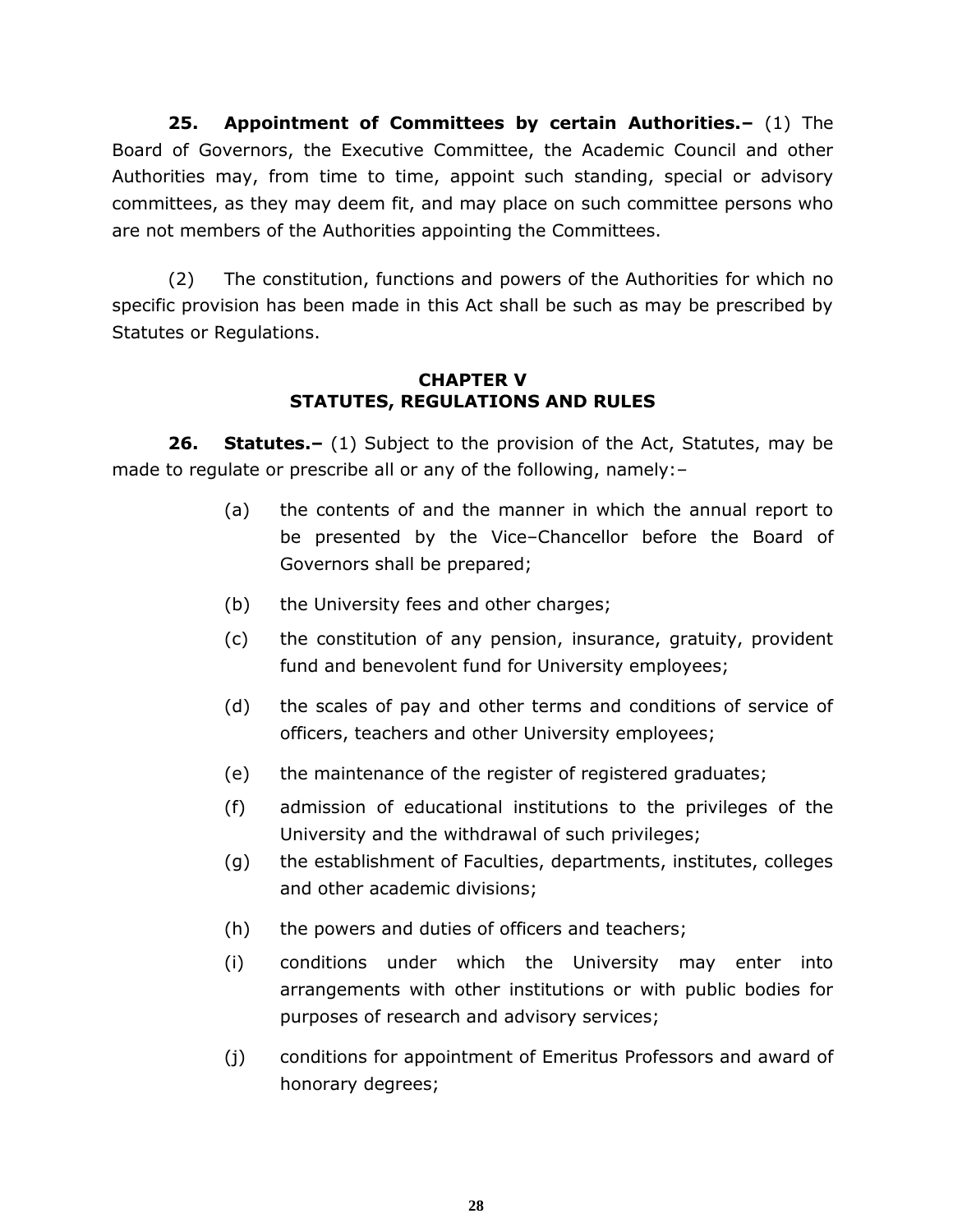- (k) efficiency and discipline of University employees;
- (l) the constitution and procedure to be followed by Representation Committees in carrying out functions in terms of this Act;
- (m) the constitution and procedure to be followed by the Search Committee for appointment of the Vice Chancellor;
- (n) constitution, functions and powers of the Authorities of the University; and
- (o) all other matters which by this Act are to be or may be prescribed or regulated by Statutes.

(2) The draft of Statutes shall be proposed by the Executive Committee to the Board of Governors which may approve or pass with such modifications as the Board of Governors may think fit or may refer back to the Executive Committee, as the case may be, for reconsideration of the proposed draft:

Provided that Statutes concerning any of the matters mentioned in clauses (a) and (l) of sub–section (1) shall be initiated and approved by the Board of Governors, after seeking the views of the Executive Committee:

Provided further that the Board of Governors may initiate a Statute with respect to any matter in its power or with respect to which a Statute may be framed in terms of the Act and approve such Statute after seeking the views of the Executive Committee.

**27. Regulations.–** (1) Subject to the provisions of the Act and the Statues, the Academic Council may make Regulations, for all or any of the following matters, namely:–

- (a) the courses of study for degrees, diplomas and certificates of the University;
- (b) the manner in which the teaching referred to in sub–section (1) of section 6 shall be organized and conducted;
- (c) the admission and expulsion of students to and from the University;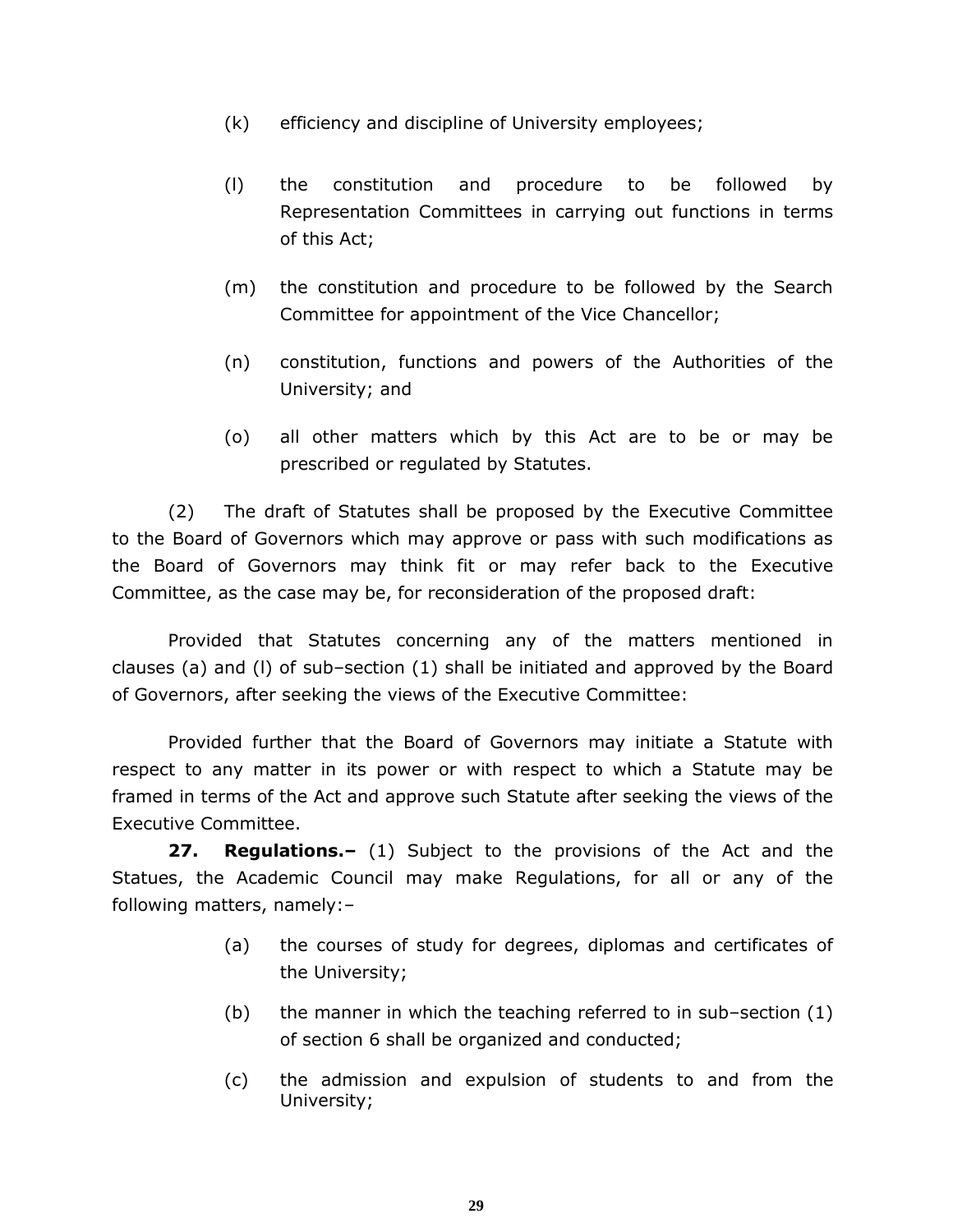- (d) the conditions under which students shall be admitted to the courses and the examinations of the University and shall become eligible for the award of degrees, diplomas and certificates;
- (e) the conduct of examinations;
- (f) conditions under which a person may carry on independent research to entitle him to a degree;
- (g) the institution of fellowships, scholarships, exhibitions, medals and prizes;
- (h) the use of the Library;
- (i) the formation of Faculties, departments and board of studies; and
- (j) all other matters which by the Act or the Statutes are to be or may be prescribed by Regulations.

(2) Regulations shall be proposed by the Academic Council and shall be submitted to the Board of Governors which may approve them or withhold approval or refer them back to the Academic Council for reconsideration. A Regulation proposed by the Academic Council shall not be effective unless it receives the approval of the Board of Governors.

(3) Regulations regarding or incidental to matters contained in sub– clauses (g) and (i) shall not be submitted to the Board of Governors without the prior approval of the Executive Committee.

**28. Amendment and repeal of Statutes and Regulations**.– The procedure for adding to, amending or repealing the Statutes and the Regulations shall be the same as that prescribed respectively for framing or making Statutes and Regulations.

**29. Rules.–** (1) The Authorities and the other bodies of the University may make Rules, to be published in the official Gazette, consistent with the Act, Statutes or the Regulations, to regulate any matter relating to the affairs of the University which has not been provided for by the Act or that is not required to be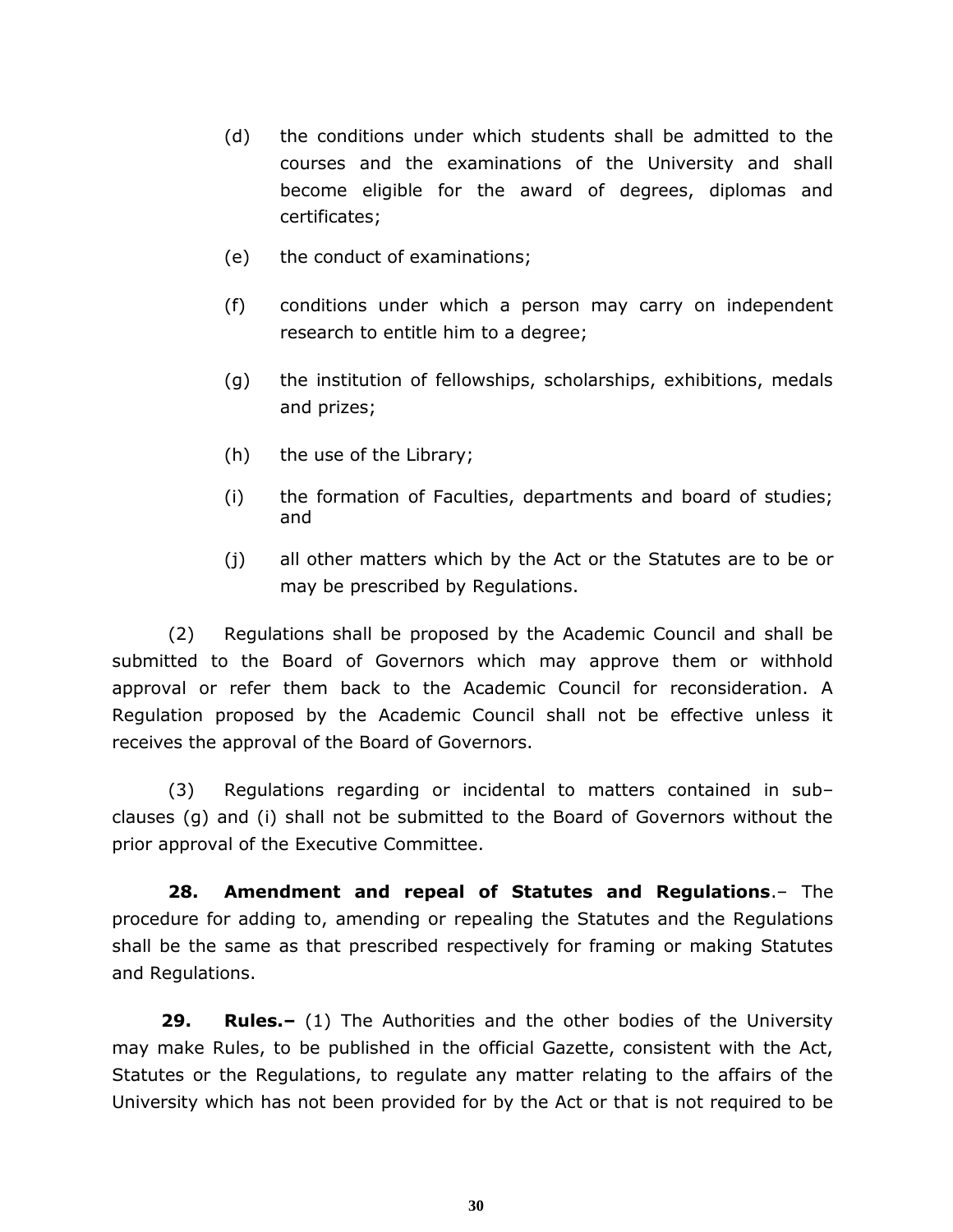regulated by Statutes or Regulations, including rules to regulate the conduct of business and the time and place of meetings and related matters.

(2) Rules shall become effective upon approval by the Executive Committee.

#### **CHAPTER VI UNIVERSITY FUND**

**30. University fund**.– The University shall have a fund to which shall be credited its income from fees, charges, donations, trusts, bequests, endowments, contributions, grants and all other sources.

**31. Audits and accounts.–** (1) The Accounts of the University shall be maintained in such form and in such manner as may be prescribed.

(2) All funds generated by a teaching department, constituent college or other unit of the University through consultancy, research or other provision of service shall be made available without prejudice to the budgetary allocation otherwise made, after deduction of overheads in the manner and to the extent prescribed by Statute, to the teaching department, constituent college or other unit for its development. A part of the funds so generated may be shared with the University Teachers or researchers in charge of the consultancy, research or service concerned in the manner and to the extent prescribed by Statutes.

(3) No expenditure shall be made from the funds of the University, unless a bill for its payments has been issued in accordance with the relevant financial regulations and the Treasurer has verified that the payment is provided for in the approved budget.

(4) Provision for an internal audit of the finances of the University shall be made and prescribed in the Statutes.

(5) The annual audited statement of accounts of the University shall be prepared in conformity with the Generally Accepted Accounting Principles (GAAP) by a reputed firm of chartered accountants and signed by the Treasurer.

(6) The observations of the Auditor, if any, together with such annotations as the Treasurer may make, shall be considered by the Executive

**31**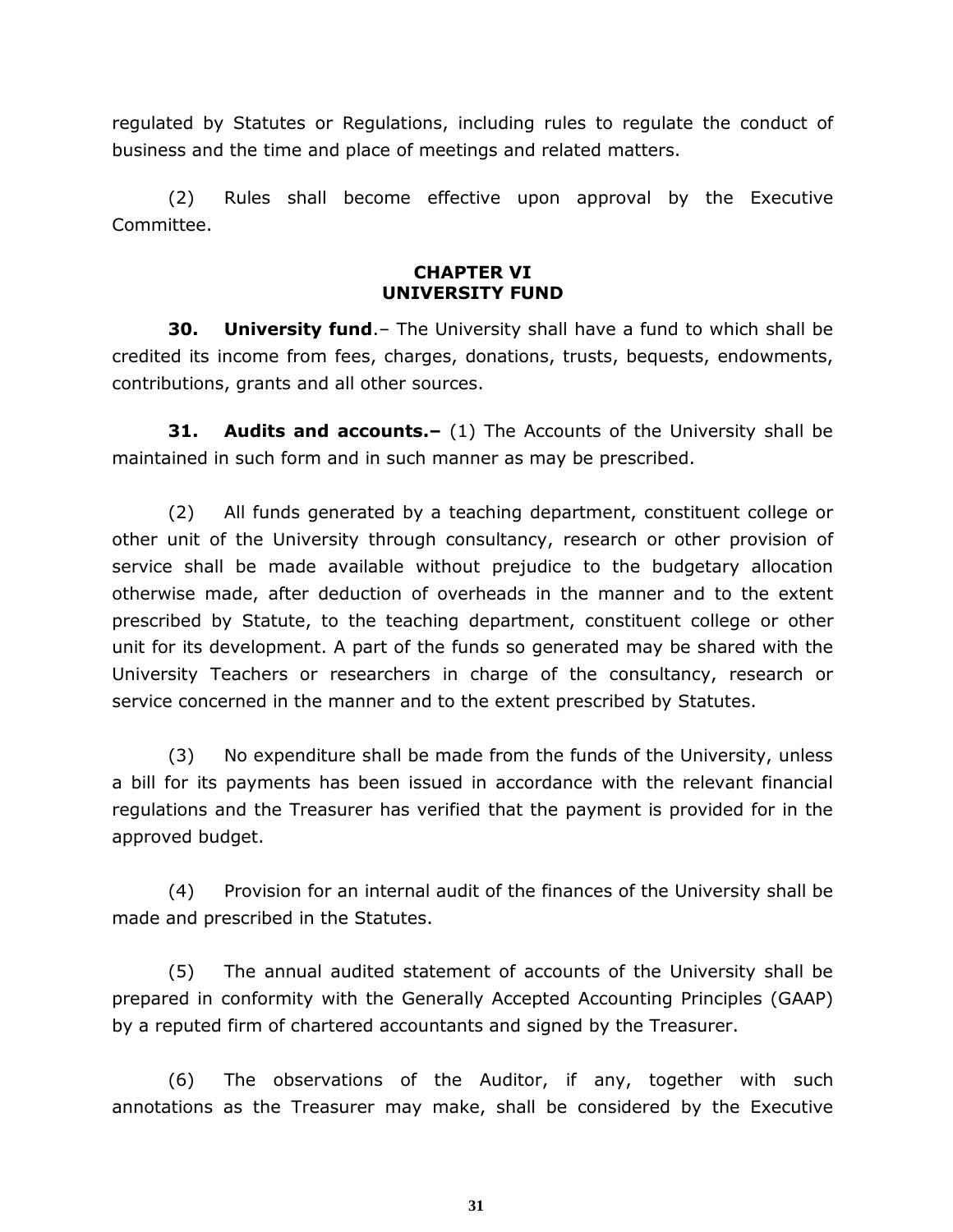Committee and shall be placed before the Board of Governors within six months of closing of the financial year.

# **CHAPTER VII GENERAL PROVISIONS**

**32. Opportunity to show cause.**– Except as otherwise provided by law no officer, teacher or other employee of the University holding a permanent post shall be reduced in rank, or removed or compulsorily retired from service for cause arising out of any act or omission on the part of the person concerned unless he has been given a reasonable opportunity of showing cause against the action proposed to be taken.

**33. Appeal to the Executive Committee and the Board of Governors.**– Where an order is passed punishing any officer (other than the Vice– Chancellor), teacher or other employee of the University or altering or interpreting to his disadvantage the prescribed terms or conditions of his service, he shall, where the order is passed by any officer or teacher of the University other than the Vice–Chancellor, have the right to appeal to the Executive Committee against the order, and where the order is passed by the Vice–Chancellor, have the right to appeal to the Board of Governors.

**34. Service of the University.–** (1) All persons employed by the University in accordance with the terms and conditions of service prescribed by relevant statutes shall be persons in the service of University.

(2) An officer, teacher or other employee of the University shall retire from service on the attainment of such age or tenure of service as may be prescribed in the statutes in accordance with the provisions of employment contract prescribed.

(3) No adverse change shall be made in the terms and conditions of employment of any University employee in the employment of the University on the date of enforcement of the Act.

**35. Benefits and insurance.–** (1) The University shall constitute for the benefit of its officers, teachers and other employees schemes, as may be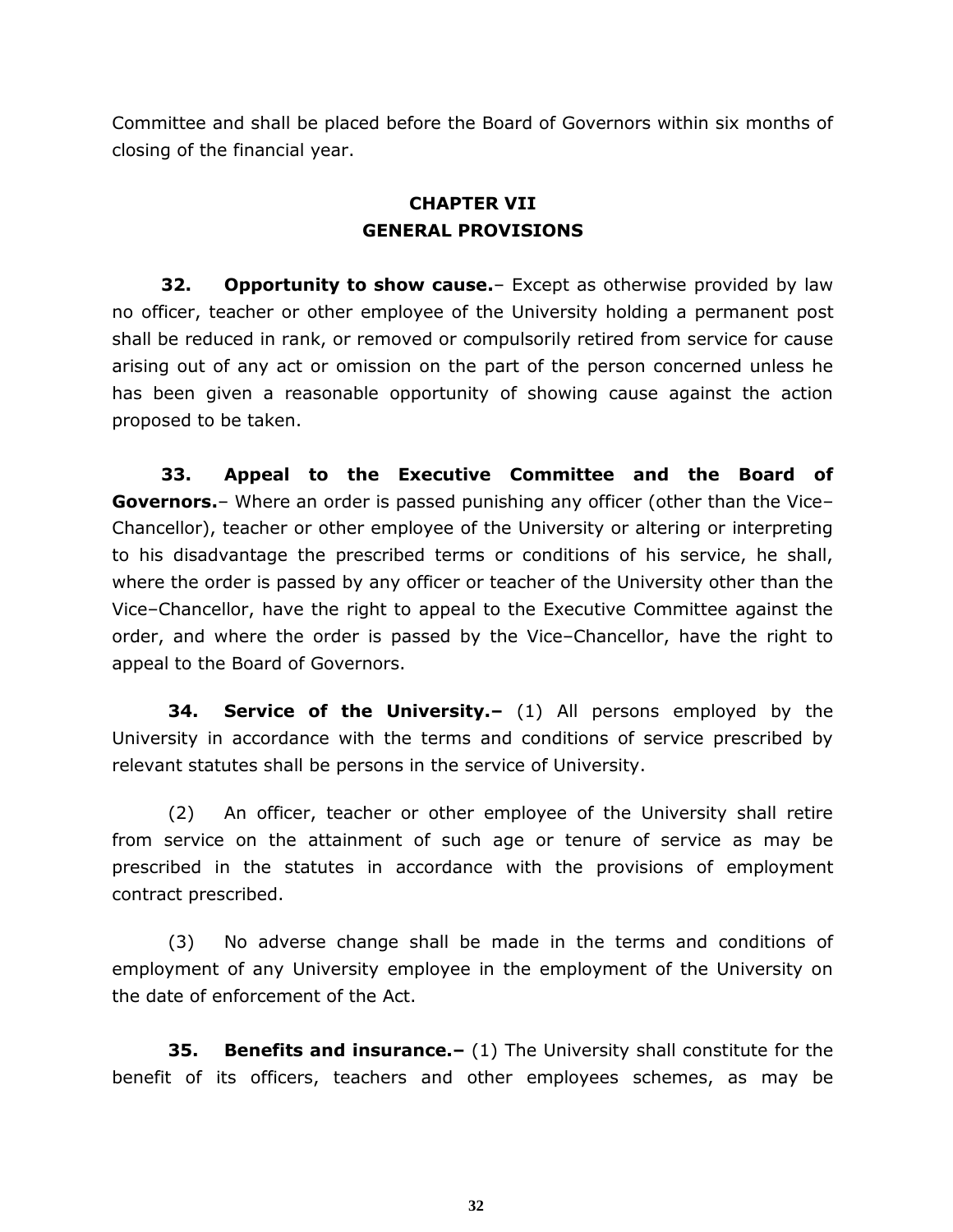prescribed, for the provision of post–employment benefits as well as health and life insurance while in service.

(2) Where any provident fund or gratuity scheme has been constituted under this Act, its governing rules shall be approved by the Board of Governors.

**36. Commencement of term of office of members of Authority.–** (1) When a member of a newly constituted Authority is elected, appointed or nominated, his term of office, as fixed under this Act, shall commence from the date of his/her appointment by the competent authority which will also be notified accordingly.

(2) Where a member who has accepted any other assignment or for any other similar reason remains absent from the University for a period of not less than six months, provided that the reasons for his absence were not beyond his control, he shall be deemed to have resigned and vacated his seat.

(3) A member of an Authority may resign from his membership by applying to the Chairperson of the authority. His seat shall fall vacant from the date his resignation is accepted by the competent authority *i.e.* the appointing authority.

**37. Filling of casual vacancies in Authorities.–** Any casual vacancy among the members of any Authority shall be filled, as soon as conveniently may be, in the same manner and by the same person or Authority that had appointed the member whose place has become vacant and the person appointed to the vacancy shall be a member of such Authority for the residue of the term for which the person whose place he fills would have been a member.

**38. Flaws in the constitution of Authorities**.– Where there is a flaw in the constitution of an Authority, as constituted by this Act, the Statutes or the Regulations on account of the abolition of a specified office or because an organization, institution or other body outside the University has been dissolved or has ceased to function, or because of some other similar reason, such flaw shall be removed in such manner as the Board of Governors may direct.

**39. Proceedings of Authorities not invalidated by the vacancies.–** No act, resolution or decision of any Authority shall be invalid by reason of any vacancy on the Authority doing, passing, or making it or by reason of any want of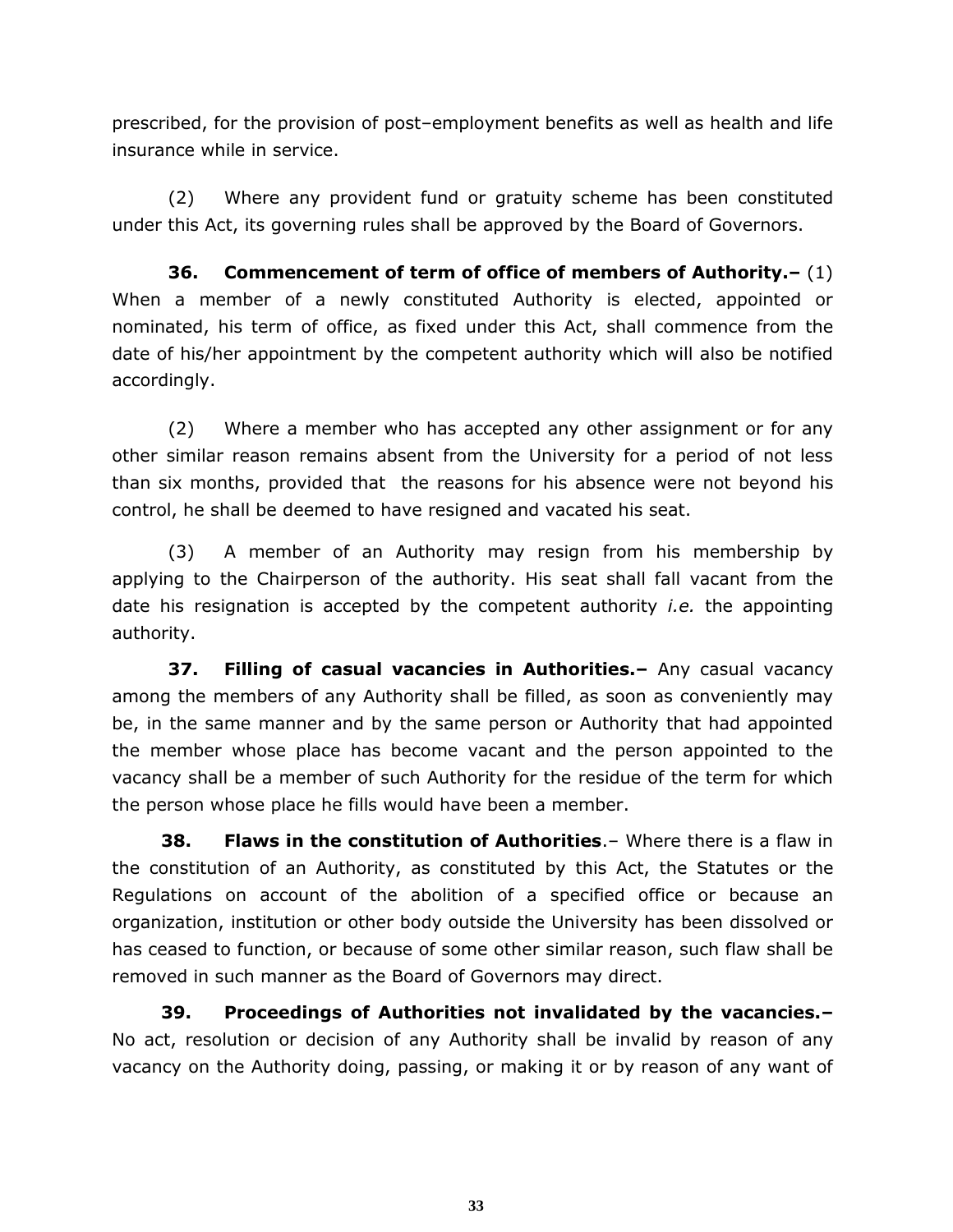qualification or invalidity in the election, appointment or nomination of any *de facto* member of the Authority, whether present or absent.

**40. First Statutes and Regulations.–** Notwithstanding anything to the contrary contained in the Act, the Board of Governors shall promulgate the First Statutes and Regulations which shall be deemed to be Statutes and Regulations framed under section 26 and 27 and shall continue to remain in force until amended or replaced or till such time as new Statutes and Regulations are framed in accordance with the provisions of the Act.

**41. Transitory Provisions.–** (1) Notwithstanding the provision of this Act, as regards the University set up on the commencement of this Act, the members of the first Board of Governors, except the University teachers, shall be appointed by the chancellor in accordance with the numbers and criteria for membership provided under this Act. The first Board of Governors so constituted shall initiate, as soon as possible, the process for the recruitment of University Teachers and appointment of the members of the Executive Committee and the Academic Council in accordance with the requirement of this Act.

(2) Notwithstanding the provisions of this Act, the first Vice Chancellor shall be appointed by the Chancellor.

**42. Management of Existing Colleges or Institutes.–** On the commencement of this Act, colleges/ institutes established by the Foundation for the Advancement of Innovation, Research and Education (FAIRE) shall become constituent institutions of the University of Islamabad (UOI) and their earlier affiliation if any with any other University shall cease accordingly.

**43. Removal of difficulties.–** (1) If any question arises as to the interpretation of any of the provisions of the Act, it shall be placed before the Chancellor whose decision thereon shall be final.

(2) If any difficulty arises in giving effect to any of the provisions of the Act, the Chancellor may make such order after obtaining the views of the Board of Governors, not inconsistent with the provisions of the Act, as may appear to him to be necessary for removing the difficulty.

(3) Where the Act makes any provision for anything to be done but no provision or no sufficient provision has been made as respects the authority by whom, or the time at which, or the manner in which, it shall be done, then it shall

**34**